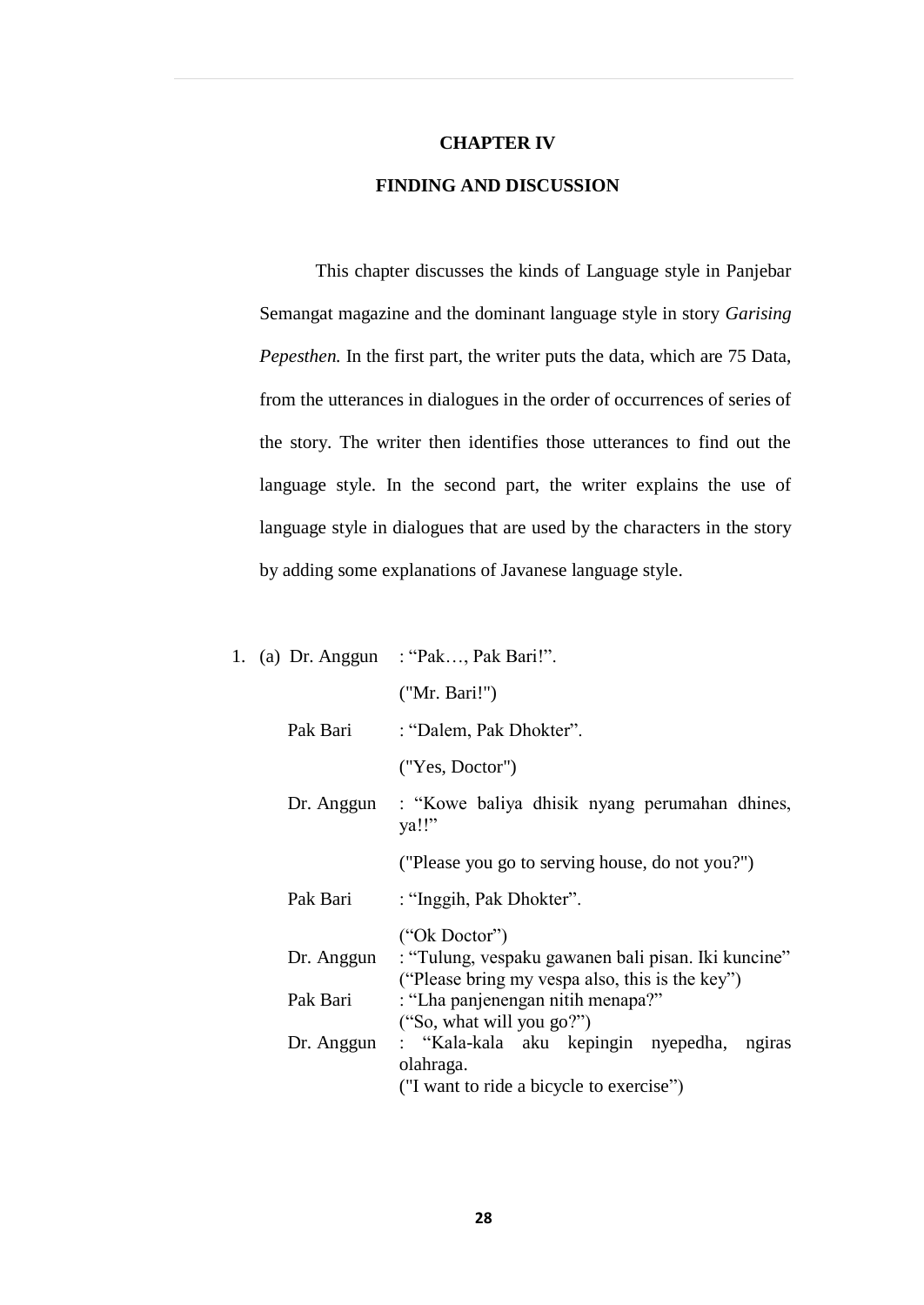It can be found when the doctor order his assistant as in "Kowe baliya dhisik nyang perumahan dhines, ya!!" Inggih pak Dhokter" ("Please you go to serving house, do not you?", "Ok, Doctor"). The utterance happens between two people of different rank and use the basic language. The above utterances are Consultative style because basic part of the system, essential to its operation. "Pak Bari" shows semiformal communication because there is word "Pak" which is address "Sir".

(b) Dr. Anggun: "Yu Padmi yen pegaweyane wis rampung ben bali. Ra sah ngenteni tekaku". ("Miss Padmi, if you done with our work you can go home. No need to wait for me")

Here, the speaker is Mr. Anggun and he has different status. "Yu Padmi yen pegaweyane wis rampung ben bali" (Miss after finish work you back home). Nevertheless Padmi is servant but Mr. Anggun does not use formal language. The above utterances are Casual style is used among friends, co-worker, or strangers when an informal atmosphere is appropriate and desired such as outside two devices.

(c) Mbak Dani: "Pak Dhokter, *Kengken* kabare?" ("Doctor, how are you?") Anggun : Biyasa-biyasa wae, Mbak Dani". (As usually, Miss Dani) The utterances happen between two people. The Situation people are supposed to know their respective status, their role relationship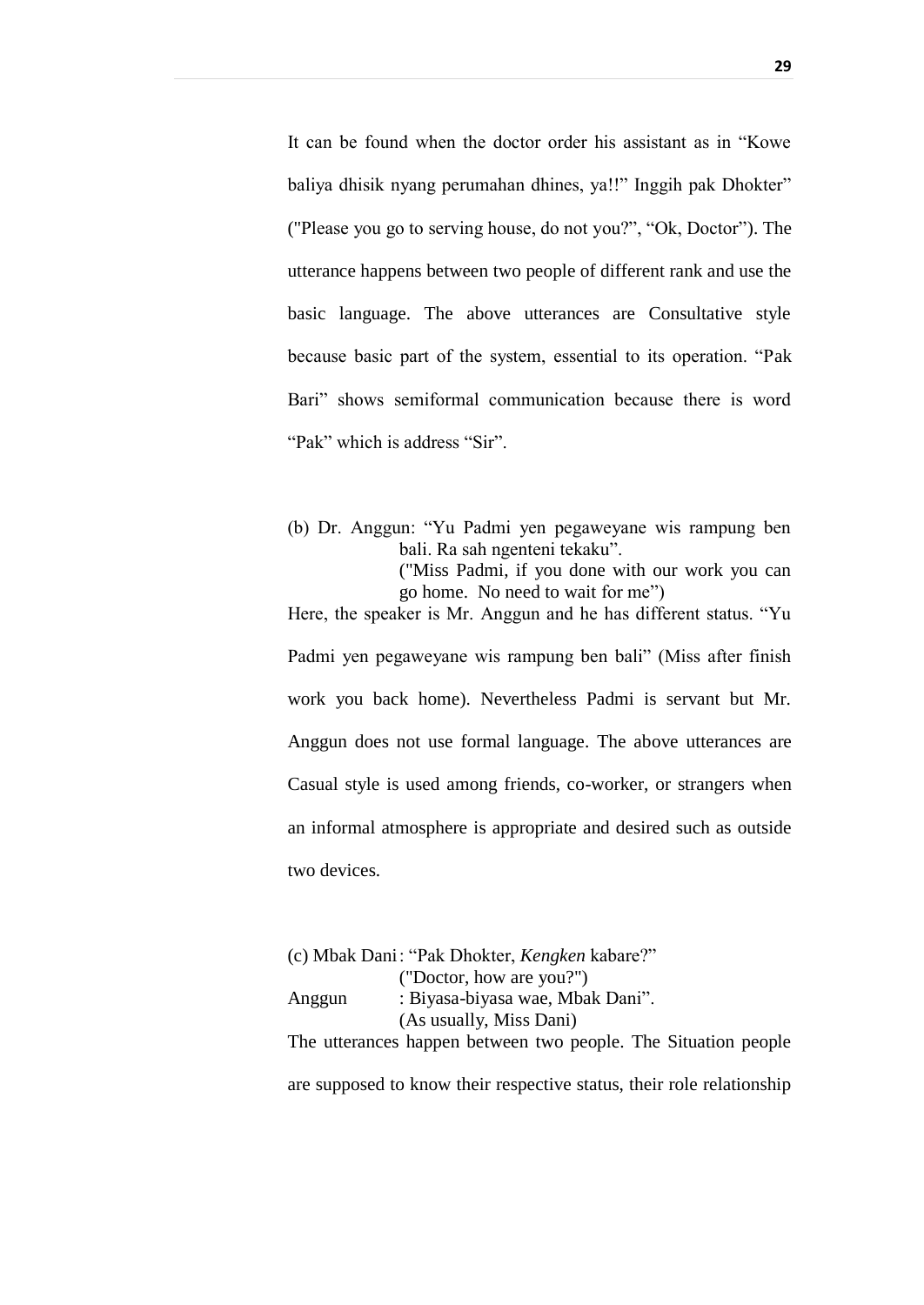with another according to rank or how to behave. It can be found from the sentence "Pak Dhokter, *Kengken* kabare?" ("Doctor, how are you?"). The utterances are Formal style because the language used for serious situation in the public.

| $(d)$ Dani | : "Mampir Pak, dhahar angsle"                     |
|------------|---------------------------------------------------|
|            | ("Please come over, sir. Try some Angsle")        |
| Dr. Anggun | : "Matur Nuwun, Mbak Dani. Thithiyang arep        |
|            | nyang daleme Pak Puthu Ginarsa".                  |
|            | ("Thank you miss Dani. I want to go to Mr. Puthu  |
|            | Ginarsa's home.                                   |
| Mbak Dani  | : "Pak Dr. Puthu Ginarsa sing daleme Kethuthuk?". |
|            | ("You mean Mr. Puthu Ginarsa at Kethuthuk?")      |
| Dr. Anggun | : "Enggih"                                        |
|            | ("Yes miss")                                      |
|            |                                                   |

There are Mbak Dani uses the persuasion or inviation to Dr. Anggun and use of private language between new neighbor and tend to reveal the inner self. Which can be found in the "Mampir Pak, dhahar angsle" ("Come here please sir, to eating angsle"). The above utterance Intimate style because prove embarrassing to hearer as well as speakers outside. The first speaker uses the persuasion to the second speaker.

(e) Ibu Anggun: "Le, kowe kudu tansah ngati-ati. Aja lunga

bengi ijen. Merga kowe durung ngerti kahanane kutha iki, aman opo ora",.Welinge ibune.

("My son, you must be careful. Do not go at night

alone. Cause, you do not know well about this city") It happens between family members, in this case, between mother

and son, as the writer finds in "Le, kowe kudu tansah ngati-ati"

(My son you must be careful). Here, the first speaker addresses the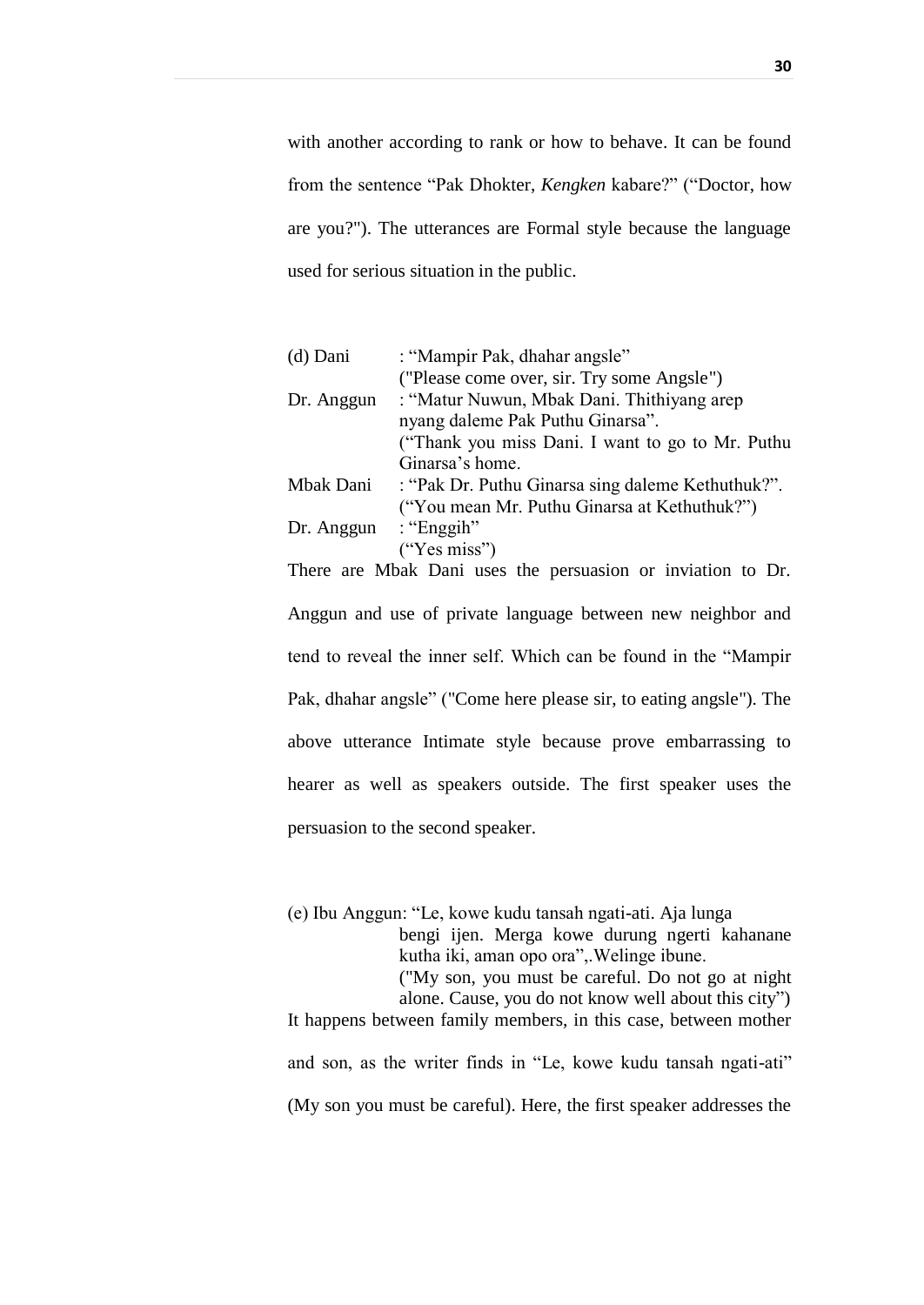second speaker as "child", which is the address for son. The above utterances are Intimate style because the speaker talks with family and used private language.

| 2. | (a) Ratri | : "Sory ya, Mas", cluluke semanak               |
|----|-----------|-------------------------------------------------|
|    |           | ("Forgive me brother")                          |
|    | Anggun    | : Anggun Wibawa mangsuli mung kanthi eseman.    |
|    |           | ("Similarly")                                   |
|    | Ratri     | : "Bubar dhaptar ulang?"                        |
|    |           | ("Have you registered")                         |
|    | Anggun    | : "He-eh".                                      |
|    |           | ("Yes, I have")                                 |
|    | Ratri     | : "Arep bali nyang ngendi?"                     |
|    |           | ("Where will you go?")                          |
|    | Anggun    | : "Nyang Pakuningratan. Ngapa?"                 |
|    |           | ("Pakuningratan. Why?")                         |
|    | Ratri     | : "Yo bareng, aku liwat Pakungniratan"          |
|    |           | ("Join me! I am passing Pakuningratan as well") |
|    | Anggun    | : "Ah, ngrepotke wae"                           |
|    |           | ("I will be a burden")                          |
|    | Ratri     | : "Ra pa-pa, ayo ta enggal numpak!"             |
|    |           | ("It's okay, come on")                          |

This deals with persuasive language where she invites him to go home together. "Yo bareng, aku liwat Pakungniratan"(common, go home with me). The utterances are Intimate style because the closest of friends.

| (b) Anggun | : "Kenalke Dhikeh Dhik apa Mbak ya?"                  |
|------------|-------------------------------------------------------|
|            | ("Hi sistyou are older or younger?")                  |
| Ratri      | : "Terserah kono, arep dhik, mbak, tante, apa bu,     |
|            | kanggoku ora masalah. Ning yen aku mau ngundang       |
|            | njenengan Mas, kudune njenengan ngundang aku          |
|            | priye?"                                               |
|            | ("up to you, you say older, younger, aunt or miss for |
|            | me it is no problem. But if I call you "Mas", then    |
|            | what should you call me")                             |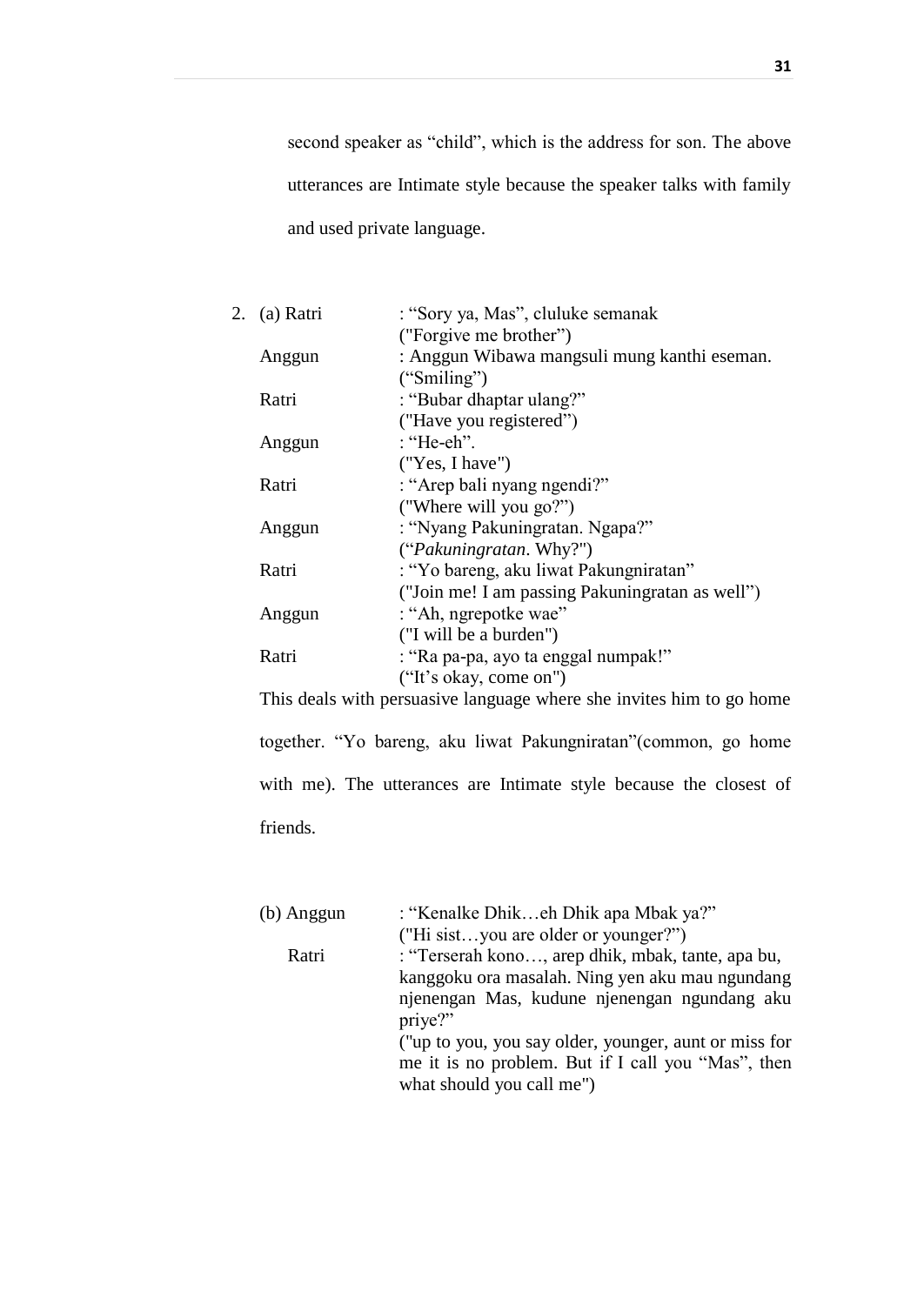To introduce someone "Kenalke Dhik…eh Dhik apa Mbak ya?" (Ehm, I can call young or old sister). Where he is asked to follow her "Dhik" in this utterance is younger than the speaker, "Mbak" an address for a woman who is older than the speaker and they are intimate. But in this case, conversation is casual accompany with friend or informal. The above utterances are Casual style because it is happened between two friends that meet rarely.

| (c) Ratri | : "Njenengan dakterake dhisik, Mas?"                               |
|-----------|--------------------------------------------------------------------|
|           | ("I will take you first. I guess?)                                 |
| Anggun    | : "Mangga kersa supire, aku rak mung nunut. Arep                   |
|           | dijak mubeng-mubeng kutha dhisik ya oke"                           |
|           | ("Up to the driver I am just hitch hiking here if it               |
|           | will go around city it is ok for me")                              |
| Ratri     | : "Aneh, wong penumpang taksi kok manut supire"                    |
|           | ("What a strange passenger to follow the driver")                  |
| Anggun    | : "Lha supire istimewa, yahutJare mau liwat                        |
|           | Pakuningratan, daleme ngendi ta, Dhik?                             |
|           | ("that's because the driver is special, yahut you                  |
|           | say you will go to Pakuningratan latter, where is                  |
|           | your home?")                                                       |
|           | Which has persuasive language "Lha supire istimewa, yahut          |
|           | (because beautiful driver). Here the first speaker address between |

(because beautiful driver). Here, the first speaker address between friends but different in age, in this case the speaker is younger than listener and call him "Mas" the translation is brother. The above utterances are Intimate style because the second speaker conduct normally expressed towards relatives.

(d) Ratri : "Mas Anggun biyen daleme Salatiga?" ("Did Mr. Anggun live in Salatiga?")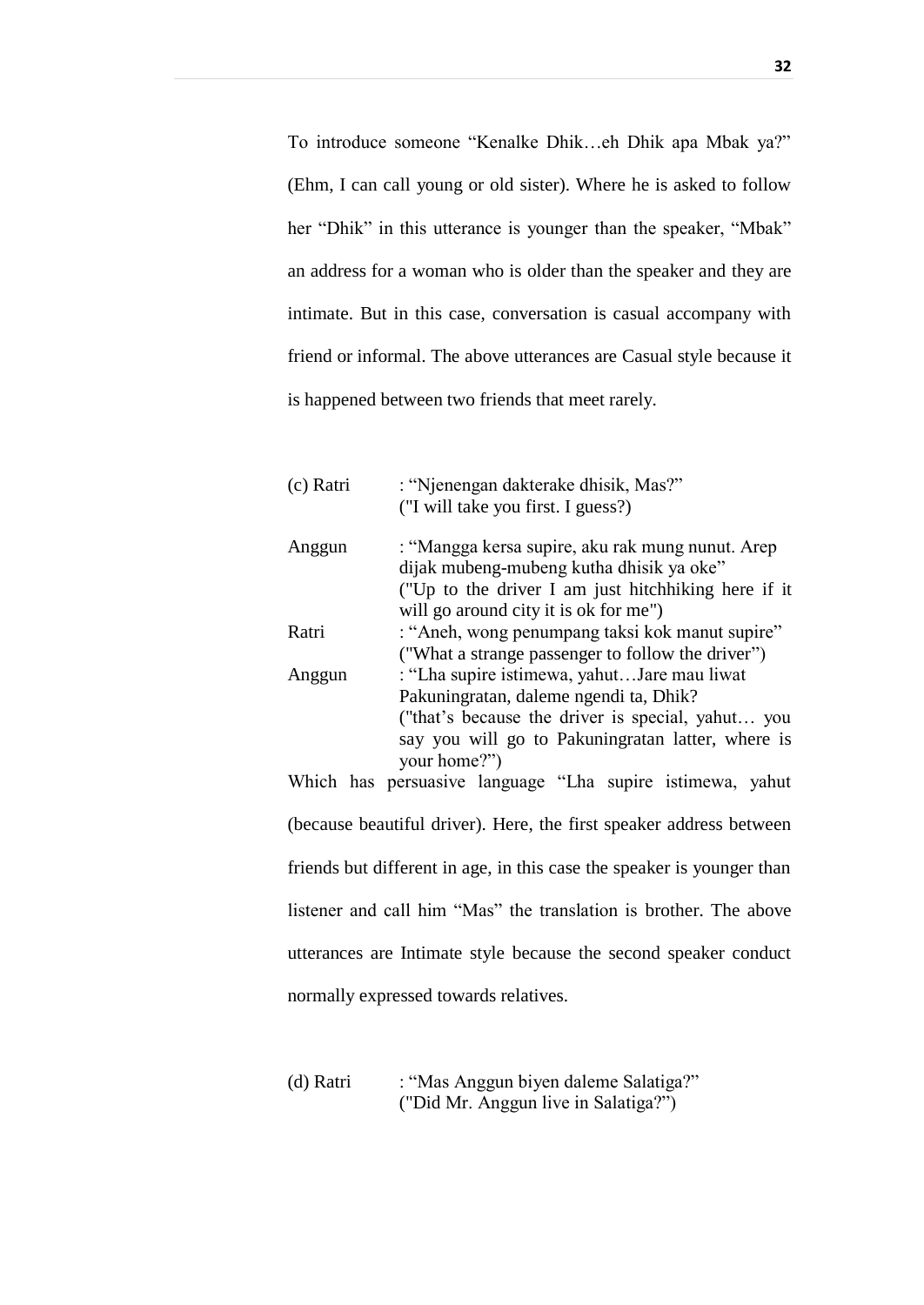| Anggun | : "He-eh, biyen ibu mbukak took enting-enting       |
|--------|-----------------------------------------------------|
|        | gepuk, kripik paru, petis daging, lan nyamikan khas |
|        | Salatiga liyane".                                   |
|        | ("Yes, previously my mother opened enting-enting    |
|        | store and crispy, meat petis and other's")          |

The utterance is private language where the second speaker tells about story in his life to her about last time. This can be found in "biyen ibu mbukak took enting-enting gepuk, kripik paru, petis daging, lan nyamikan khas Salatiga liyane" ("previously my mother opened enting-enting store and crispy, meat petis and other's"). The above are Intimate style because address very strictly even in official meeting.

| (e) Anggun | : "Aja kaget ya, Dhik, Pak Bram arep mundhut     |
|------------|--------------------------------------------------|
|            | garwa Ibu"                                       |
|            | ("Do not be surprised, Mr. Bram would marry with |
|            | my mother")                                      |
| Ratri      | : "Lho, tenane?"                                 |
|            | ("Are you sure?")                                |
| Anggun     | : "He-eh Dhik.                                   |
|            | ("Yes, I am sure)                                |

Where the discussion happen between man and woman and where the man tells about secret. "Aja kaget ya, Dhik, Pak Bram arep mundhut garwa Ibu" (don't be surprised about it, Mr. Bram will to married with my mother). The above utterance is Intimate because the utterance above is conversation between two friends. As Gumperz (1970) stated that intimate style marks the minimum of special distance.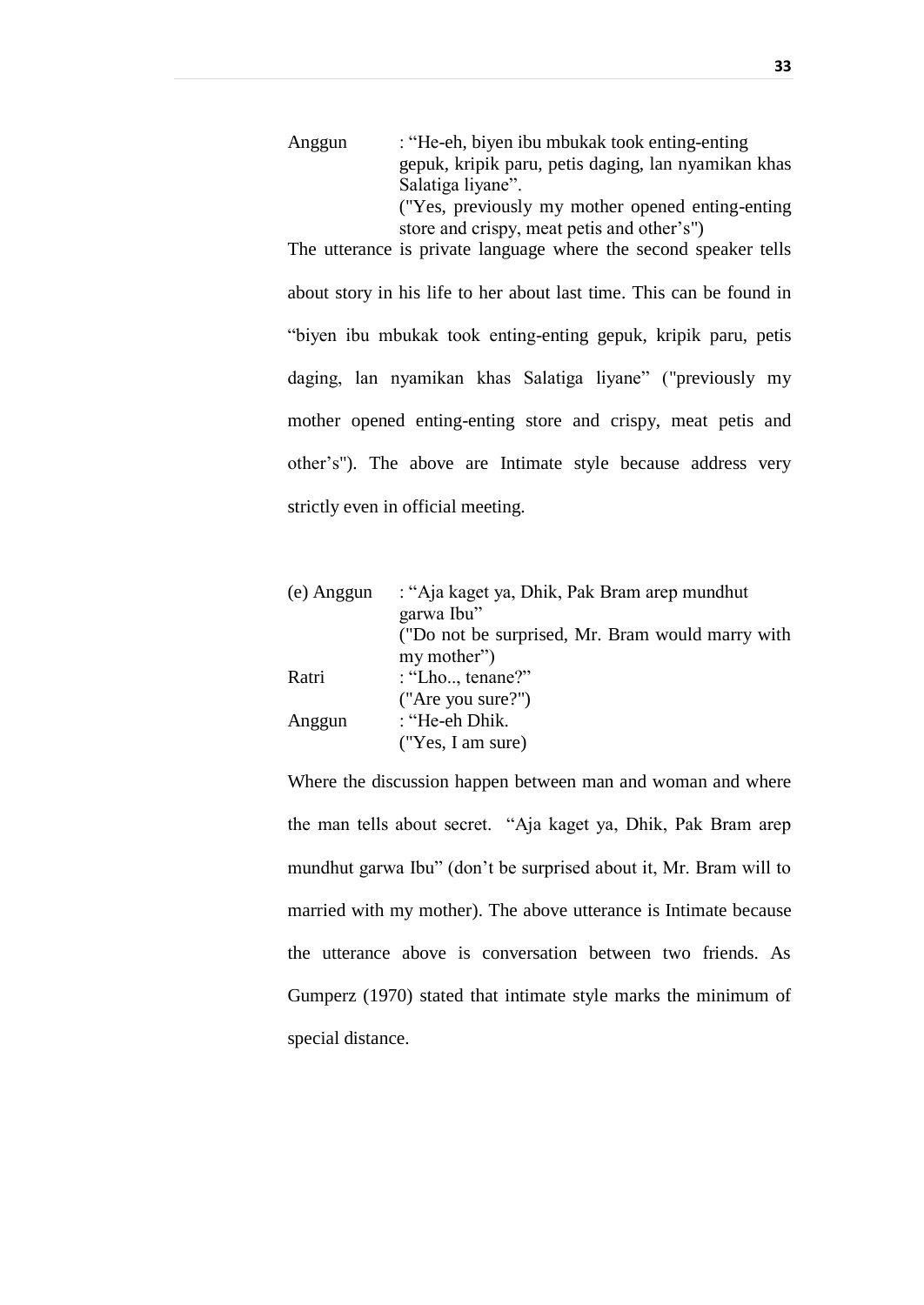3. (a) Anggun : "Yen ngono dina iki aku ora dadi sopir pribadine Dhik Ratri, nanging sopir pribadine Nona Endah Ratriningsih sing maniiis…" ("So today I am not Ratri's private driver, but the sweet Miss Endah's private driver")

It happens between friends, co-worker, or strangers in informal atmosphere. The conversation is Casual style as to Eggins and Slade (1997-16) which we feel most relaxed, most spontaneous and most ourselves and is concerned is to negotiate such important dimensions of social identity as gender, generational location, sexuality, social class membership, ethnicity, subculture and social group affiliation.

| $(b)$ Anggun | : "Bapak ngasta ana ngendi, Dhik?"                                 |  |  |
|--------------|--------------------------------------------------------------------|--|--|
|              | ("Where is your father's work?")                                   |  |  |
| Ratri        | : "Bapak ki dudu pegawe. Mung usaha cilik-cilikan"                 |  |  |
|              | ("My father is not an officer. He is an                            |  |  |
|              | entrepreneur")                                                     |  |  |
| Anggun       | : "Usaha cilik-cilikan kok kagungan sedhan loro".                  |  |  |
|              | ("Small business with two cars")                                   |  |  |
|              | It happens between friends, co-worker, or strangers in informal    |  |  |
|              |                                                                    |  |  |
|              | atmosphere. The conversation is Casual style which his or her feel |  |  |
|              | most relaxed, most spontaneous and most ourselves and is           |  |  |
|              | concerned is to negotiate such important dimensions of social      |  |  |
|              | identity as gender, generational location, sexuality, social class |  |  |
|              | membership, ethnicity, subculture and social group affiliation     |  |  |

(c) Ratri : "Ayo, terus mlebu wae, Mas! Bapak ana dalem kok. Lha kuwi mobile ana". ("Just go inside my father is at home. That is his car.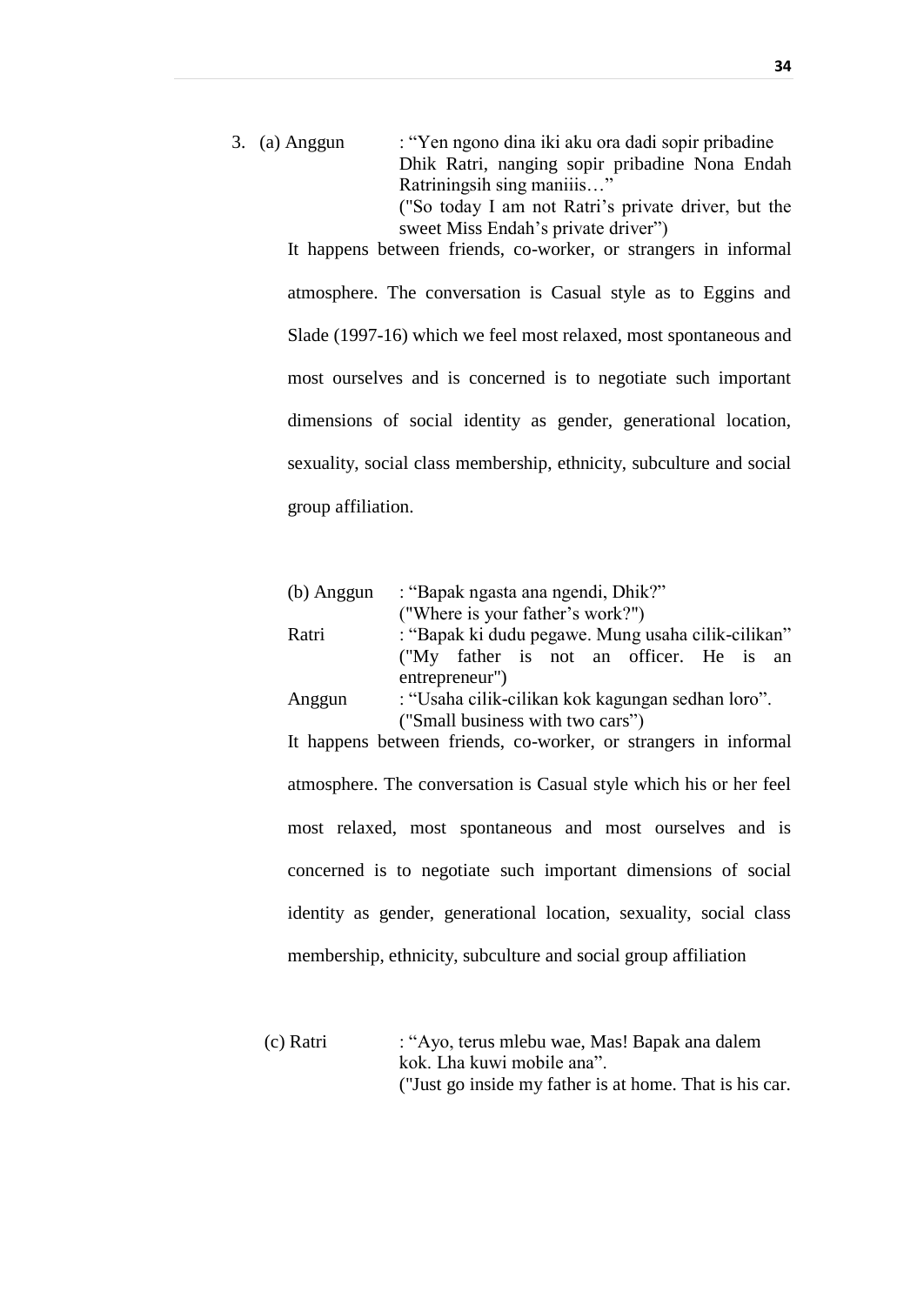To consider the other participants as friend, therefore sometimes the speakers use special vocabulary to address or call his friends and used for persuasion. The conversation is Intimate style because the utterance above is conversation between two friends. As Gumperz (1970) stated that intimate style marks the minimum of special distance.

| (d) Harsa | : "Tepangaken Nak, kula Harsa"                 |
|-----------|------------------------------------------------|
|           | ("Know me, my name is Harsa")                  |
| Anggun    | : "Kula Anggun"                                |
|           | ("My name is Anggun")                          |
| Harsa     | : "Sampun dangu tepang kaliyan gendhuk Ratri?" |
|           | ("How long you know Ratri?")                   |
| Anggun    | : "Nembe kemawon, kala dhaptar ulang wonten    |
|           | UGM".                                          |
|           | ("Just now, after registering at UGM")         |

There is the least amount or shared background knowledge and where communication is largely one way with little or no feedback from audience. The conversation is Formal style because it conducts between two strangers.

| (e) Nata | : "Daleminipun Pakuningratan, Den?"            |
|----------|------------------------------------------------|
|          | ("Your home is Pakuningratan. Is not it?")     |
| Anggun   | : "Wah, mbok sampun nyebat kula den ngaten,    |
|          | Pak''                                          |
|          | ("Please do not call me like that")            |
| Nata     | : "Lha dospundi, panjenengan kancanipun non    |
|          | Ratri?"                                        |
|          | ("So what will I call you? Because you are Ms. |
|          | Ratri's friend")                               |

The conversation used for serious situation, where the conversation

is Formal style because it happens between two strangers, in this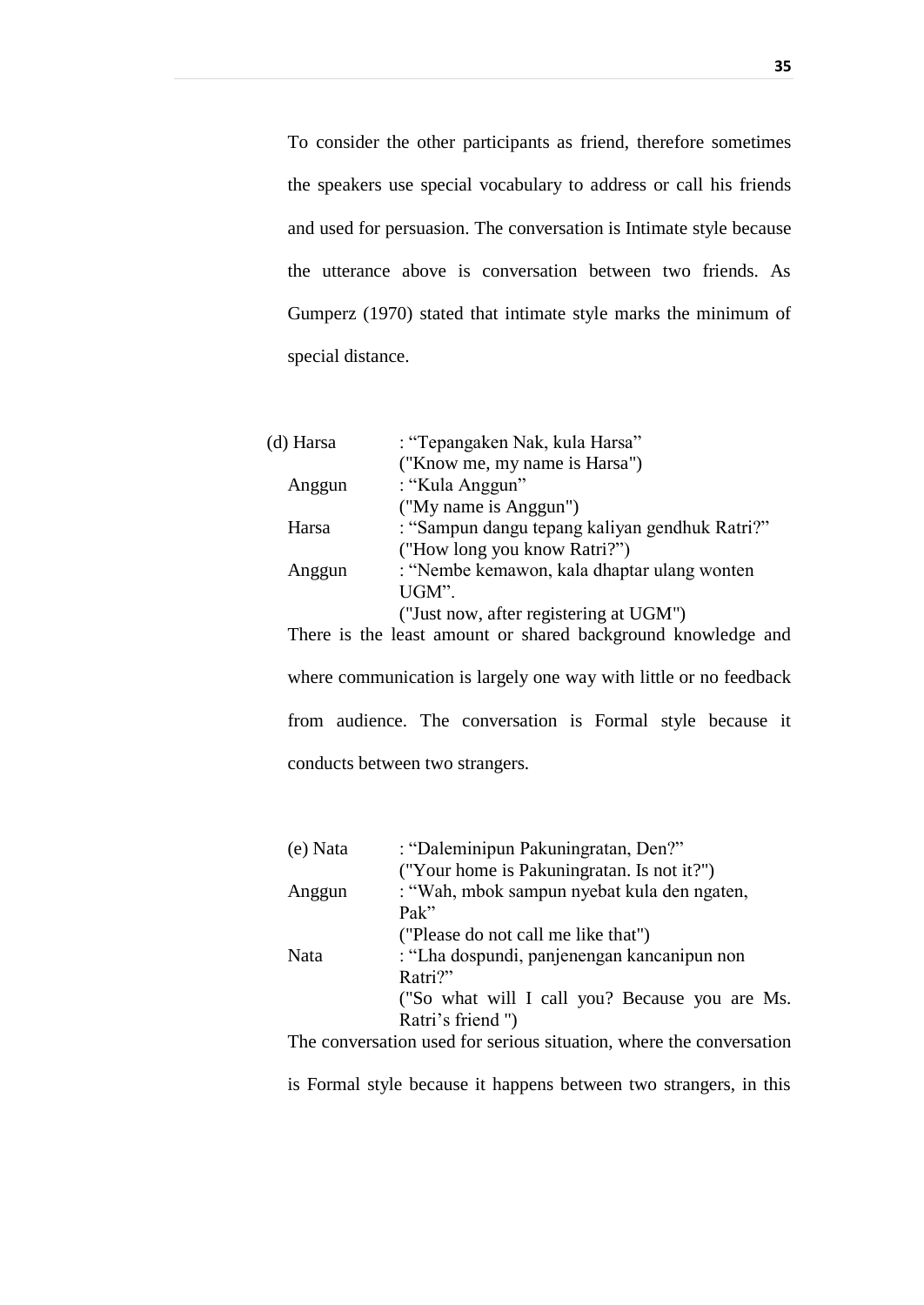case between Dr. Anggun and driver Ratri's. This can be found "Daleminipun Pakuningratan, Den?" ("Your home is Pakuningratan. Do not you?"). These utterances show that the speaker uses formal address to someone "Den" in Javanese language, which in this case is used by nickname reverence is " $Mr$ ".

4. (a) Ratri : "Mas, saben dina awake dhewe kok mung kuliyah lan dhiskusi. Ayo golek hiburan kanggo intermeso, ben ora mboseni". ("Brother, everyday we only study and discuss. So let's find fun to get rid of boredom") To consider the other participants as friend, therefore sometimes the speakers use special vocabulary to address or call his friends and used for persuasion. The conversation is Intimate style because the utterance above is conversation between two friends. As Gumperz (1970) stated that intimate style marks the minimum of

special distance.

| (b) | Anggun | : "Saiki dhik Ratri duwe acara apa?"                                |
|-----|--------|---------------------------------------------------------------------|
|     |        | ("What is your planning now, Ratri?")                               |
|     | Ratri  | : "Nyetel piringan hitam music wals karyane                         |
|     |        | komponis-komponis Eropa. Priye Mas?Oke?"                            |
|     |        | ("Listen to European compossers' music through                      |
|     |        | black plate's music")                                               |
|     |        | To consider the other participants as friend, therefore sometimes   |
|     |        | the speakers use special vocabulary to address or call his friends  |
|     |        | and used for persuasion. The conversation is Intimate style because |
|     |        | the utterance above is conversation between two friends. As         |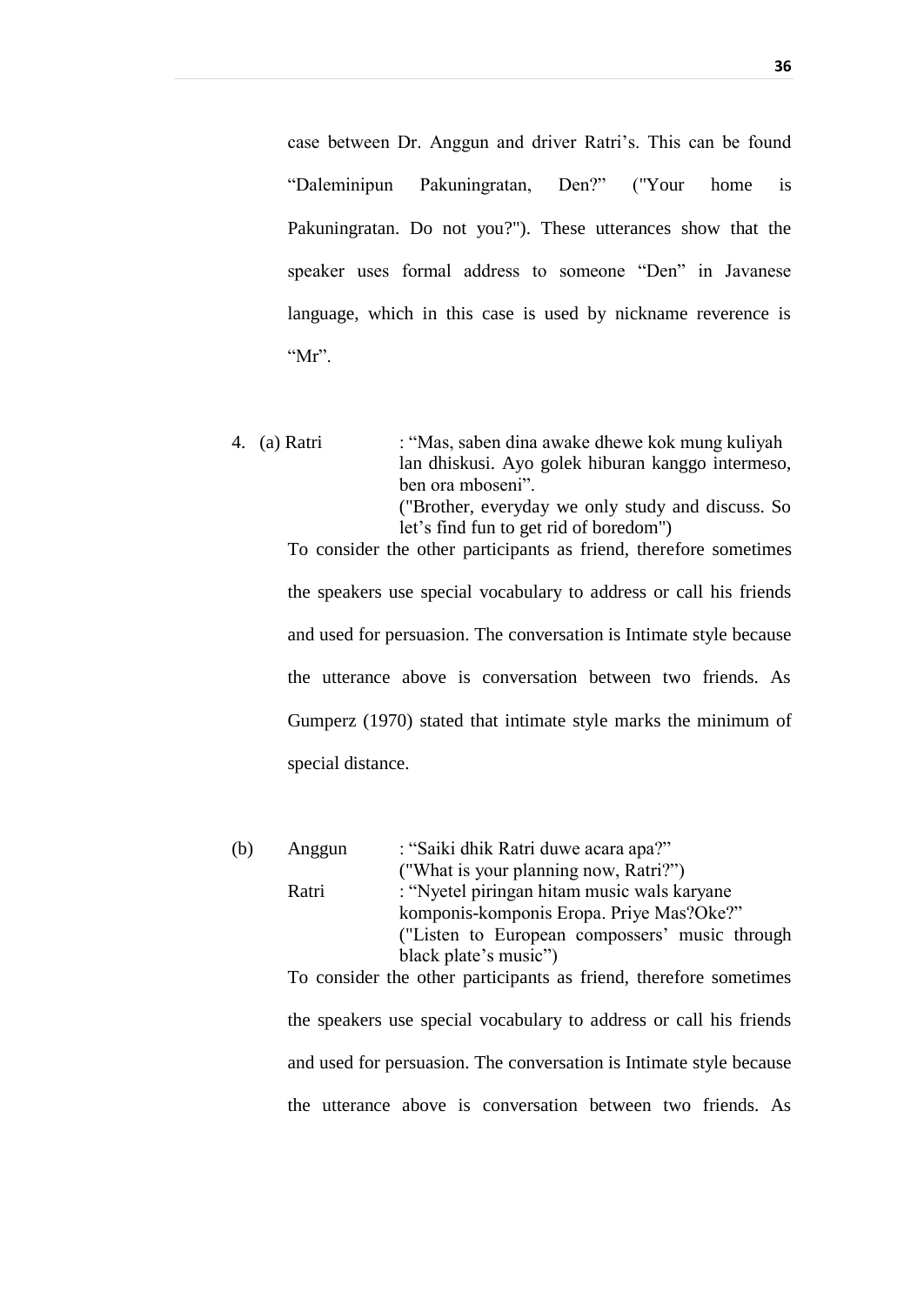Gumperz (1970) stated that intimate style marks the minimum of special distance.

(c) Anggun : "Kena apa Blauen Donau dadi lagu favorite Dhik Ratri?" ("Why is Blauen Donau your favorite song Ratri?") Ratri : "Critane ngene, Mas. Biyen Bapak nate tindak Nederland. Titik family ngiras rekreasi. Sing ditiliki iku embuh family seka Bapak apa Ibu aku ora ngerti. Tekan Nederland, Bapak dijak rekreasi nyang Wina, Austria. Bapak remen banget, wong dhasar Bapak pancen remen wisata". ("This is the story, my father went to Netherland. He went with his family for recreation. I did not know whose family that took my father there. When he arrived, he let his family to go recreation at Wina, Australian. My father was happy because he likes recreation".)

To consider the other participants as friend, therefore sometimes

the speakers use special vocabulary to address or call his friends and used for persuasion. The conversation is Intimate style because the utterance above is conversation between two friends. As Gumperz (1970) stated that intimate style marks the minimum of special distance.

(d) Anggun : "Yen ngono apa dhik Ratri uga seneng lagu-lagu Indonesia sing nggambarake kaendahan kawi utawa tlaga, kaya lagu Bengawan Solo apa Tlaga Sarangan?" ("So, do you also like Indonesian song that tells about the beauty of lake, such as Bengawan Solo and Sarangan lake?")

To consider the other participants as friend, therefore sometimes

the speakers use special vocabulary to address or call his friends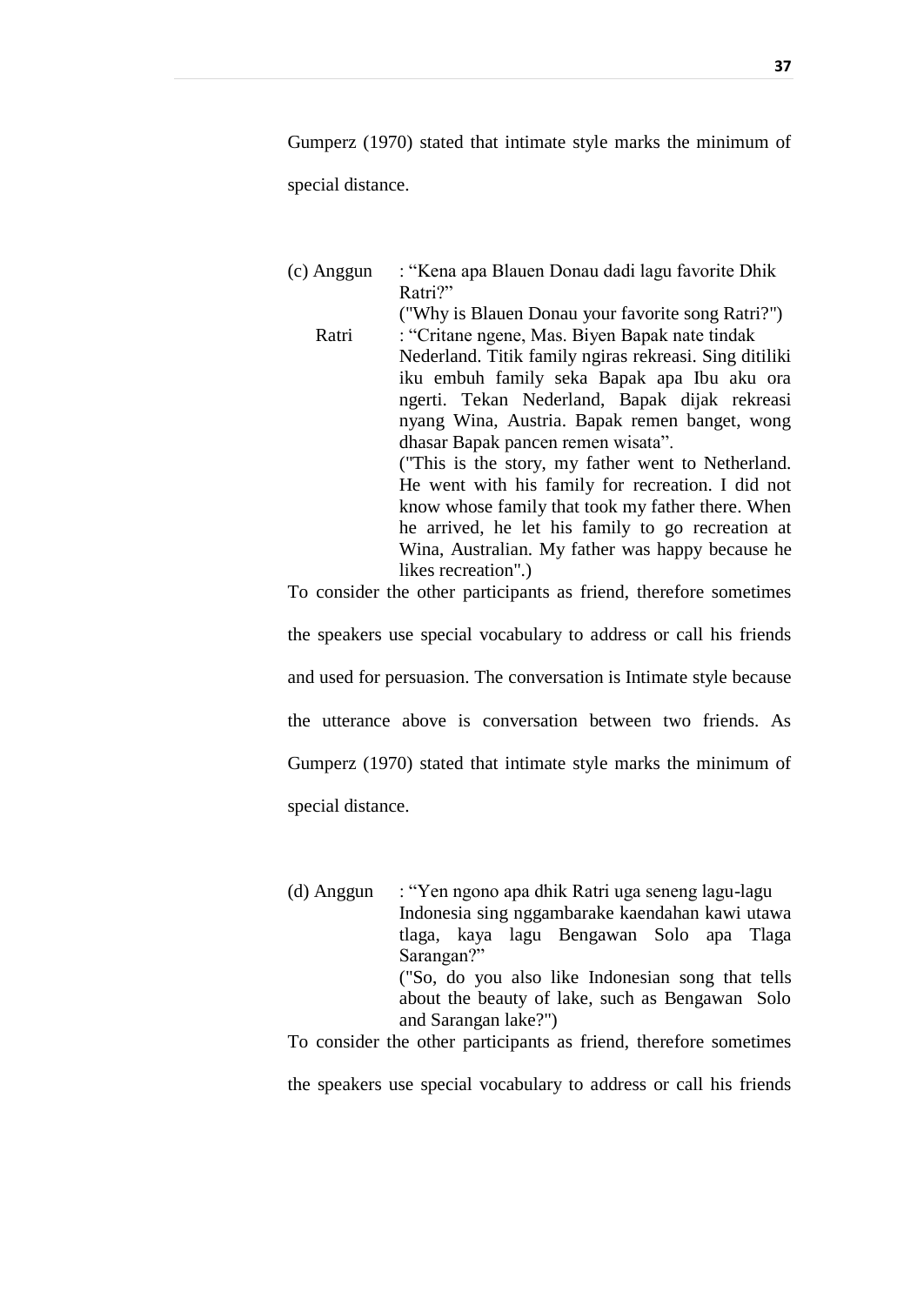and used for persuasion. The conversation is Intimate style because the utterance above is conversation between two friends. As Gumperz (1970) stated that intimate style marks the minimum of special distance.

| (e) | Ratri  | : "Mas, banyu tlaga iku bisa molah-malih wernane<br>ya"<br>("The color of Water Lake is changing, right?")                                                                                                                                                                             |
|-----|--------|----------------------------------------------------------------------------------------------------------------------------------------------------------------------------------------------------------------------------------------------------------------------------------------|
|     | Anggun | : "Sing molah malih wernane iku dudu banyune,<br>dhik. Kuwi mung pantulan unsure-unsur mineral lan<br>welirang ing dhasaring tlaga sing kena sunaring<br>srengenge".<br>("The change is not by the water but the bounce of<br>mineral in the bottom of lake reflected by<br>sunshine") |
|     |        | To consider the other participants as friend, therefore sometimes                                                                                                                                                                                                                      |
|     |        | the speakers use special vocabulary to address or call his friends                                                                                                                                                                                                                     |
|     |        | and used for persuasion. The conversation is Intimate style because                                                                                                                                                                                                                    |
|     |        | the utterance above is conversation between two friends. As                                                                                                                                                                                                                            |
|     |        | Gumperz (1970) stated that intimate style marks the minimum of                                                                                                                                                                                                                         |

special distance.

5. (a) Anggun : "Sendhika dhawuh, Den Ayu. Nanging menawi langit kaling-kalingan mendhung ngaten, anggen kula nyopir radi keganggu. Mboten saget cepet". ("Forgive me, Miss. But if the sky is covered by grey cloud like this, it will disturb me as driver. I can not be fast")

There is the least amount or shared background knowledge and

where communication is largely one way with little or no feedback

from audience. The conversation is Formal style.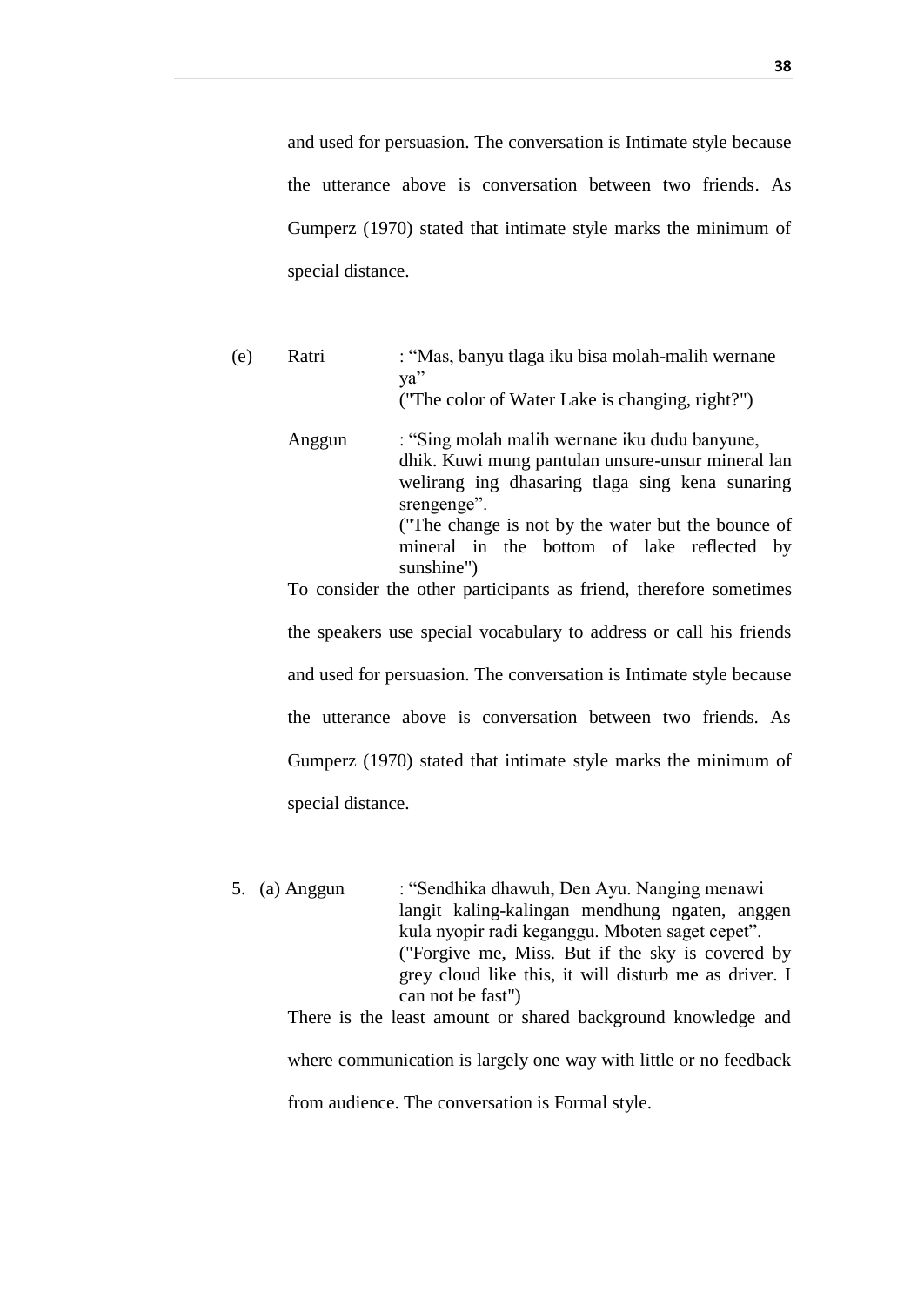(b) Anggun : "Apa Dhik Ratri ora ngrasakake brantaning atiku, kedhering katresnanku?" ("Can not you feel my love?")

To consider the other participants as friend, therefore sometimes the speakers use special vocabulary to address or call his friends and used for persuasion. The conversation is Intimate style because the utterance above is conversation between two friends. As Gumperz (1970) stated that intimate style marks the minimum of special distance.

(c) Anggun : "Yen Dhik Ratri ora nimbangi katresnanku ra papa. Ning mbok ya Dhik Ratri ora mangsuli kanthi tembung kasar" (If you do not accept my feeling it is okay, just do not answer with harsh answer")

To consider the other participants as friend, therefore sometimes the speakers use special vocabulary to address or call his friends and used for persuasion. The conversation is Intimate style because the utterance above is conversation between two friends. As Gumperz (1970) stated that intimate style marks the minimum of special distance.

(d) Anggun : "Kowe kok ya ngerti tegese. Yen ngono kowe sengaja ngina aku", ("You understand it, do not you. So, you insult me in purpose") To consider the other participants as friend, therefore sometimes the speakers use special vocabulary to address or call his friends

and used for persuasion. The conversation is Intimate style because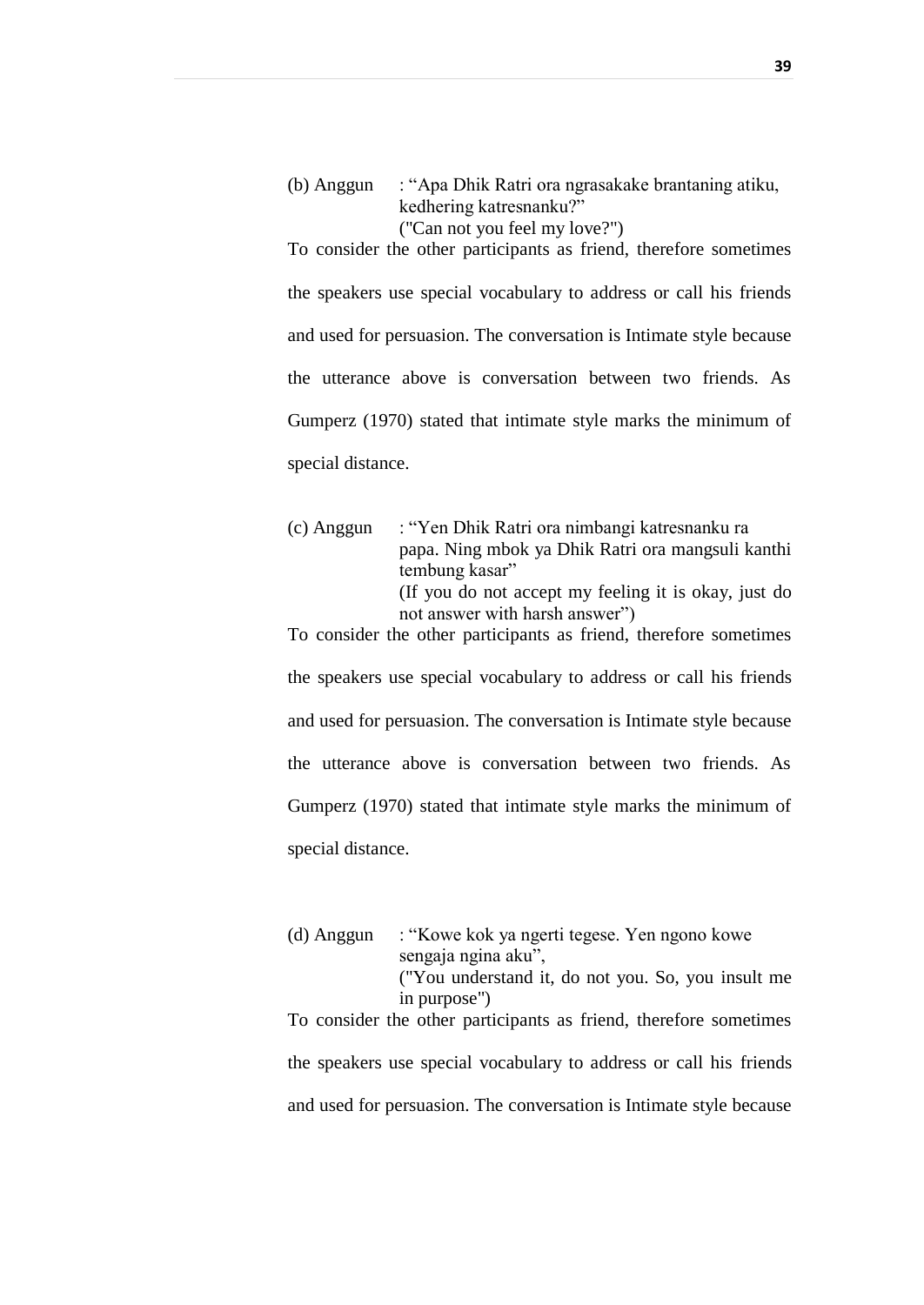the utterance above is conversation between two friends. As Gumperz (1970) stated that intimate style marks the minimum of special distance.

## (e) Ratri : "Dipikir dhisik ta, Mas, aja grusa-grusu" ("Please think first, no need to rush") To consider the other participants as friend, therefore sometimes the speakers use special vocabulary to address or call his friends and used for persuasion. The conversation is Intimate style because the utterance above is conversation between two friends. As Gumperz (1970) stated that intimate style marks the minimum of special distance.

|  | 6. (a) Bu Harsa | : "Ana kersa apa, Kangmas?"                                        |
|--|-----------------|--------------------------------------------------------------------|
|  |                 | ("What happen?")                                                   |
|  | Pak Harsa       | : "Ngene Dhimas, ponakanmu Triyoga nganti saiki                    |
|  |                 | rak durung ketemu jodhone".                                        |
|  |                 | ("This is the matter; your nephew still has not got                |
|  |                 | couple")                                                           |
|  |                 | The utterance is private language between wife and husband,        |
|  |                 |                                                                    |
|  |                 | where the first speaker ask to the second speaker. Here the first  |
|  |                 |                                                                    |
|  |                 | speaker addresses the second speaker as "Kangmas" which is         |
|  |                 |                                                                    |
|  |                 | address for "Husband". The above is Intimate style because private |
|  |                 |                                                                    |
|  |                 | language developed within families.                                |

(b)Bu Harsa : "Kebeneran Kangmas yen Nak Triyoga during entuk jodho. Mbokmenawa jodhone Nak Triyoga iku Gendhuk Ratri. Yen awake dhewe besanan, priye?"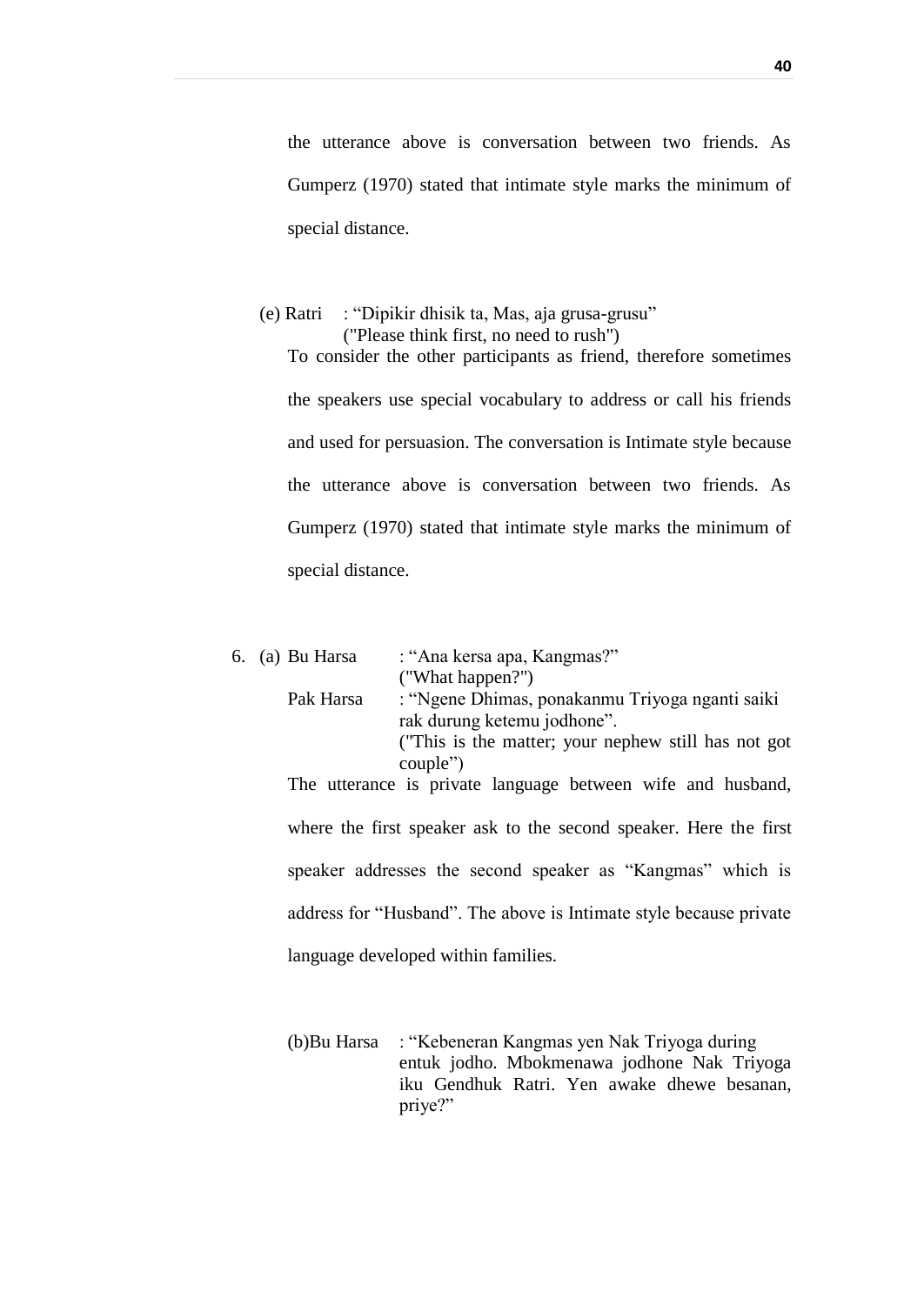("Luckily, Triyoga also does not have any relationship. How about with Gendhuk Ratri") To consider the other participants as friend, therefore sometimes the speakers use special vocabulary to address or call his friends and used for persuasion. The conversation is Intimate style because the utterance above is conversation between two friends. As Gumperz (1970) stated that intimate style marks the minimum of special distance.

(c) Pak Harsa : "Mengko dhisik ta Bu, aja ndhisiki kersane Kangmas Susena. Kangmas during ngendhikakake keperluwane". ("Do not rush, he has not told you what he needs")

To consider the other participants as friend, therefore sometimes the speakers use special vocabulary to address or call his friends and used for persuasion. The conversation is Intimate style because the utterance above is conversation between two friends. As Gumperz (1970) stated that intimate style marks the minimum of special distance.

(d) Bu Harsa : "Sing arep panjenengan galih ki apa ta, Pak. Wong wis gambling ngono. Nak Triyoga ku putrane Kangmas Susena, isih trah priyayi.Ratri uga trah priyayi.Wis trep ta, padha-padha trah priyayi". ("What will you want? Both of them are suitable. Triyoga has royal blood and so does Ratri. That is suitable")

To consider the other participants as friend, therefore sometimes the speakers use special vocabulary to address or call his friends and used for persuasion. The conversation is Intimate style because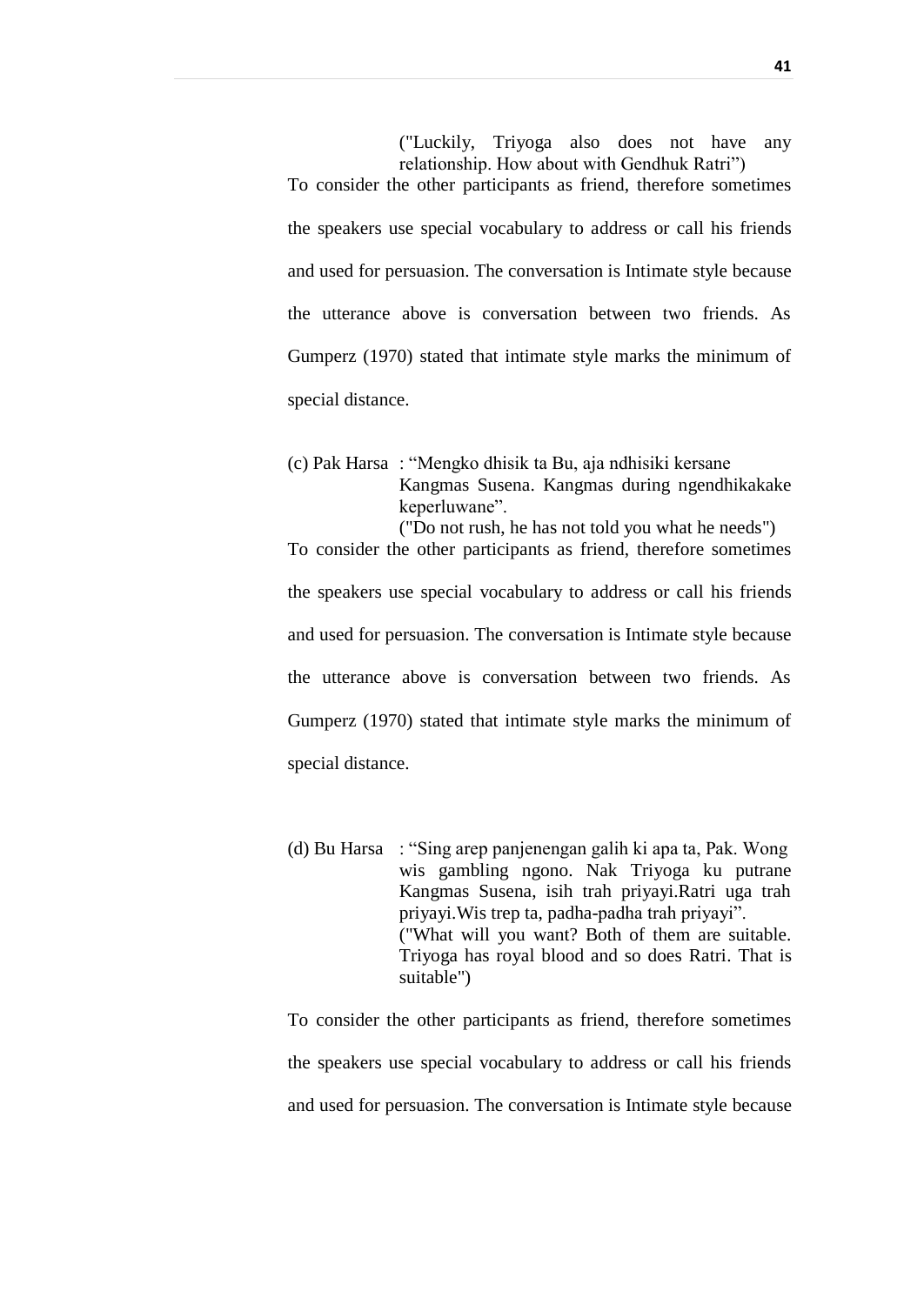the utterance above is conversation between two friends. As Gumperz (1970) stated that intimate style marks the minimum of special distance.

(e) Pak Harsa : "Yen aku njenengan arani ora setuju kuwi ora bener, Bu. Aku mung arep mikir-mikir dhisik, merga iki rak gegayutan karo Ratri sing bakal nglakoni. Kejaba iku, ak during ngerti kahanane Nak Triyoga saiki. Weruhku mbiyen". ("If you think I disagree with it that is not true. I just want to think about it because it will be done by Ratri") Friends, co-worker, or strangers when an informal atmosphere. The

conversation is Casual style which feel most relaxed, most spontaneous and most ourselves and is concerned is to negotiate such important dimensions of social identity as gender, generational location, sexuality, social class membership, ethnicity, subculture and social group affiliation.

7. (a) Hendra : "Nggun, priye kabare? Wah kok suwe kowe ora kirim kabar". ("Nggun, how are you? Long time no see".) Friends, co-worker, or strangers when an informal atmosphere. The conversation is Casual style because it is happened between two friends that meet rarely. Casual style makes Hendra and Anggun closer.

| (b) Anggun | : "Hendra, kowe karo sapa?" |
|------------|-----------------------------|
| Hendra     | : "Kae karo Totok,          |
|            | Andhi, lan Suhandha".       |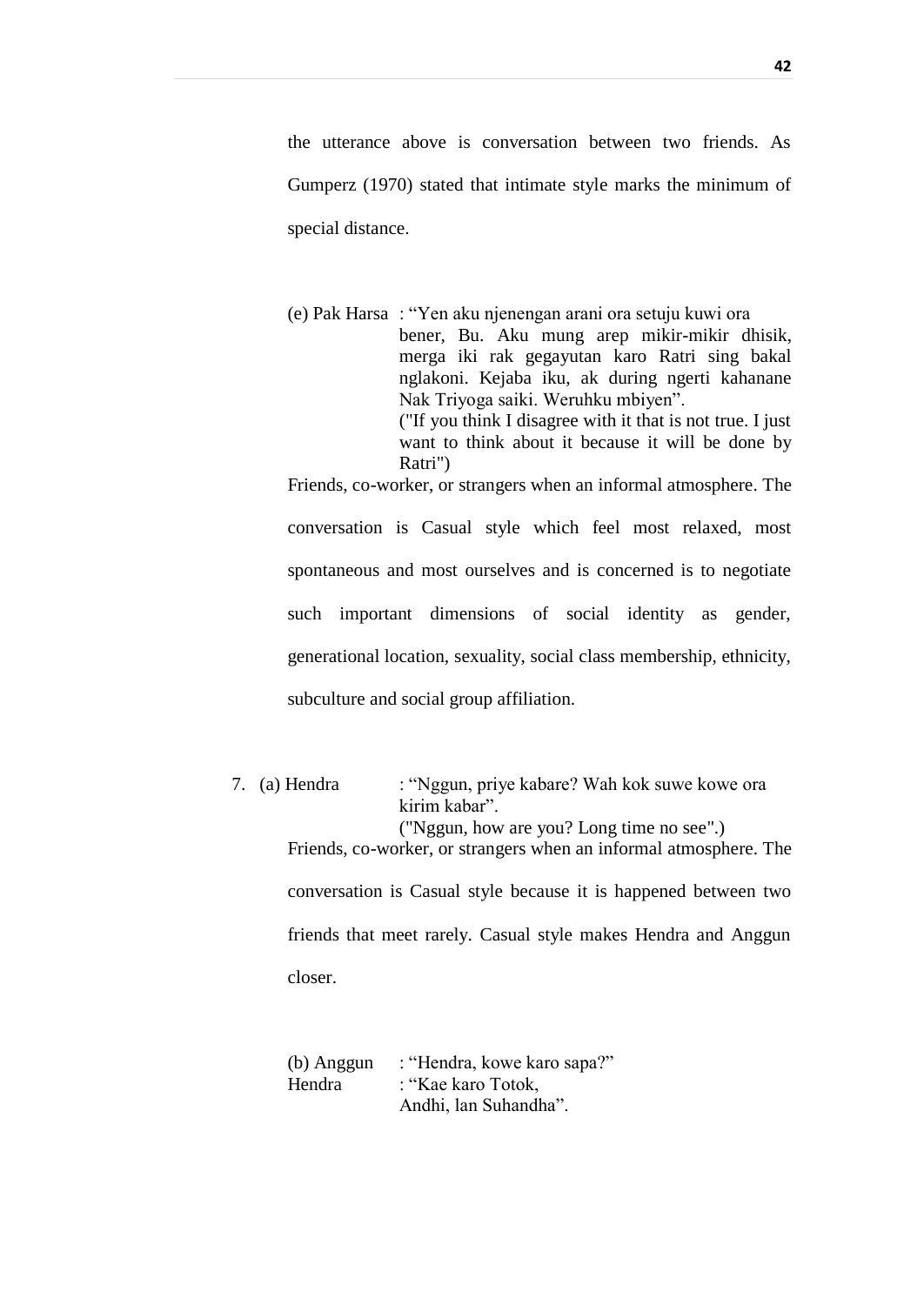("Hendra with whom you come, with Totok, Andhi and Suhanda")

Friends, co-worker, or strangers when an informal atmosphere. The

conversation is Casual style.

- (c) Andhi : "Ibu mboten kesupen dalem, ta?" pitakone Andhi. ("Mom, do you forget it?")
- Ibu Anggun : "Ora, iki Nak Andhi, ta? Kuwi Nak Hendra, Nak Suhandha, Karo Nak Totok". Wangsulane ibune Anggun karo nyalami tamu-tamune. ("No, I do not, he is Andi right? You are Hendra, Suhandha and Totok")

To consider the other participants as friend, therefore sometimes the speakers use special vocabulary to address or call his friends and used for persuasion. The conversation is Intimate style because the utterance above is conversation between two friends. As Gumperz (1970) stated that intimate style marks the minimum of special distance.

|            | (d) Ibu Anggun: "Warti!"                                          |
|------------|-------------------------------------------------------------------|
|            | ("Warti")                                                         |
| Warti      | : "Dalem, Bu"                                                     |
|            | ("Yes mom")                                                       |
| Ibu Anggun | :"Cepakno dhaharan kanggo Mas Anggun lan                          |
|            | kanca-kancane!                                                    |
|            | ("Please bring meal to Anggun and his friend")                    |
|            | The social background influenced about language, such as in above |

conversation. The above is Consultative style, language between two persons. While one is speaking, at intervals the others give short response. It can be found "Dalem, Bu" ("Yes mom") there is basic parts of the system, essential to its operation.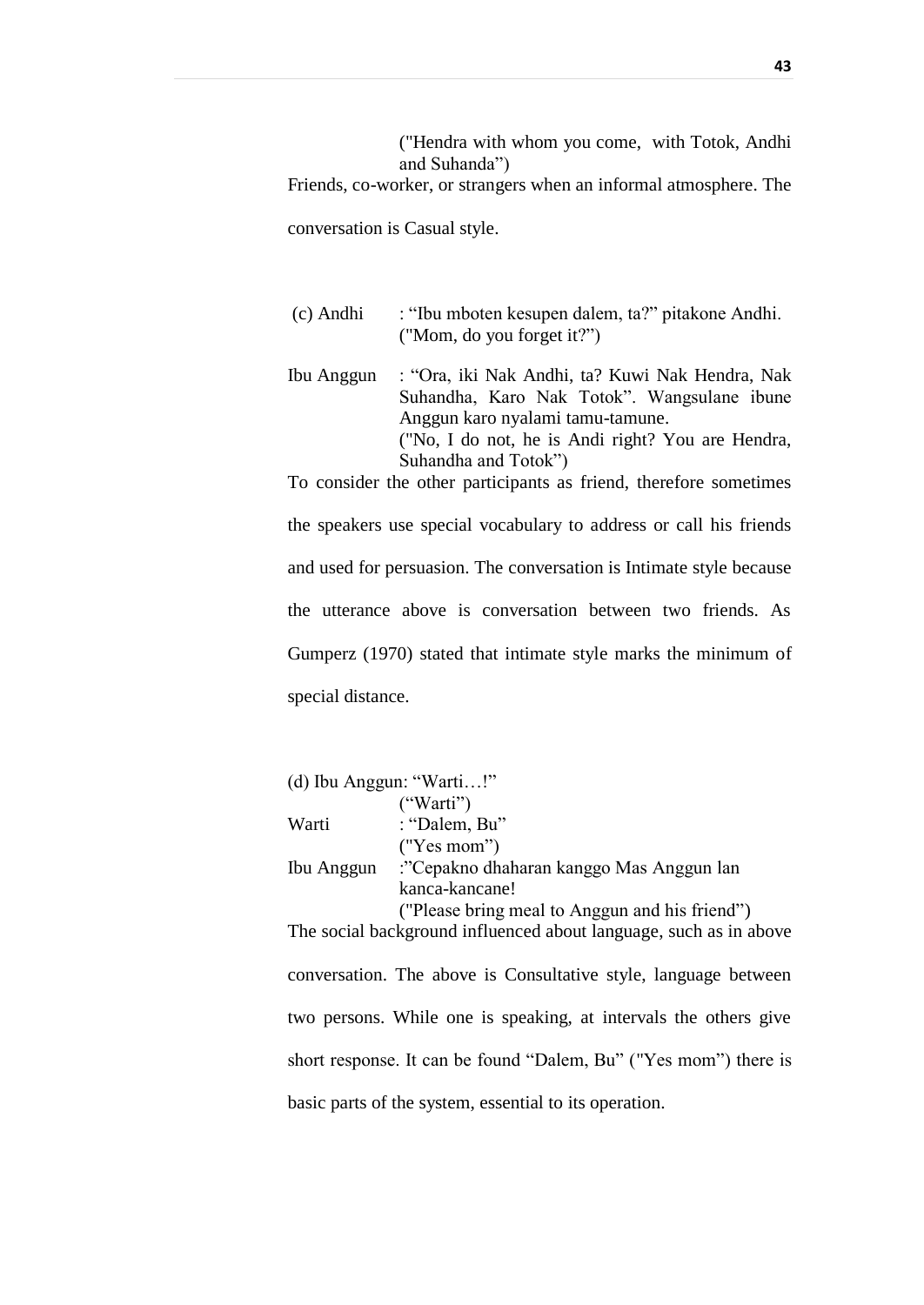| : "Awake dhewe kelingan Retno?"           |
|-------------------------------------------|
| ("Do you remember with Retno")            |
| : Retno sing bocahe anteng, meneng, lan   |
| serius kae?" tanggapane Andhi.            |
| ("Retno, who is quite calm and serious?") |
|                                           |

conversation is Casual style which feel most relaxed, most spontaneous and most ourselves and is concerned is to negotiate such important dimensions of social identity as gender, generational location, sexuality, social class membership, ethnicity, subculture and social group affiliation.

Friends, co-worker, or strangers when an informal atmosphere. The

8. (a) Anggun : "Nit, kae kanca-kancaku, yuk dakkenalke!" "Kanca-kanca, iki Dr. Yuanita kancaku kuliyah biyen.Kenalke!" ("My friends, she is Dr. Yuanita my old friend") Friends, co-worker, or strangers when an informal atmosphere. The conversation is Casual style which feel most relaxed, most spontaneous and most ourselves and is concerned is to negotiate such important dimensions of social identity as gender,

generational location, sexuality, social class membership, ethnicity,

subculture and social group affiliation.

(b) Anita : "Pakdhe, menika Mas Anggun, rumiyin kanca kuliyah wonten fakultas kedhokteran". ("Uncle, he is Mr. Anggun, he is my college friend at medical faculty")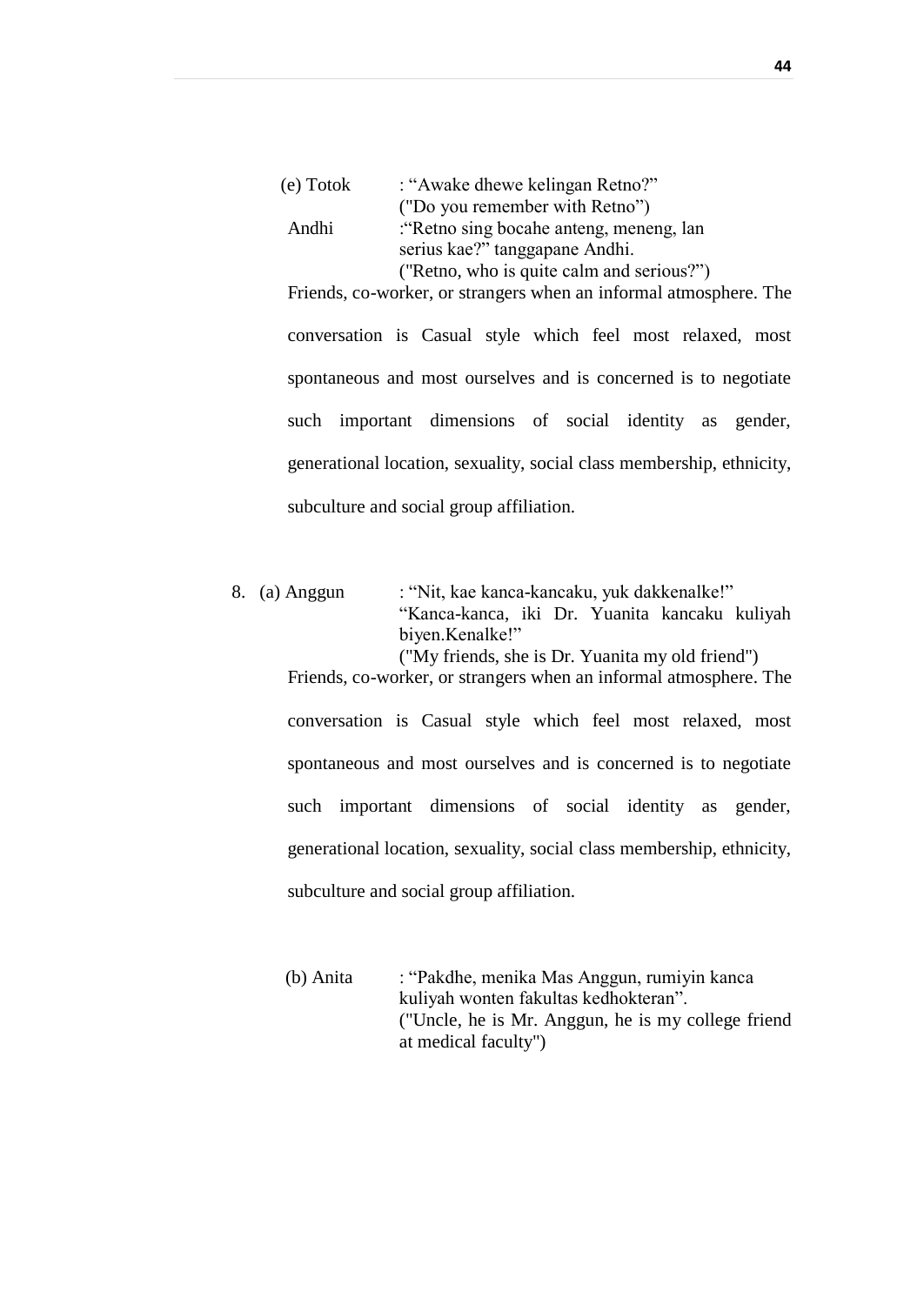There is the least amount or shared background knowledge and where communication is largely one way with little or no feedback from audience. The conversation is Formal style.

|                                                  | c. Pakdhe Anita: "Mangga Nak, pinarak!"                           |  |  |
|--------------------------------------------------|-------------------------------------------------------------------|--|--|
|                                                  | ("Please come in")                                                |  |  |
| Anggun                                           | : "Maturnuwun Pak, kula dipun tengga kanca-                       |  |  |
|                                                  | kanca <sup>"</sup>                                                |  |  |
|                                                  | ("Thank you sir, I was scared to all friends here?")              |  |  |
|                                                  | There is the least amount or shared background knowledge and      |  |  |
|                                                  |                                                                   |  |  |
|                                                  | where communication is largely one way with little or no feedback |  |  |
| from audience. The conversation is Formal style. |                                                                   |  |  |

|                    | (d) Budhe Anita: "Kuwi mau dudu pacarmu?"                                             |
|--------------------|---------------------------------------------------------------------------------------|
|                    | ("Is he not your boyfriend?")                                                         |
| Anita              | : "Sanes, Budhe"                                                                      |
|                    | ("of course not")                                                                     |
| <b>Budhe Anita</b> | : Ah, tenane?"                                                                        |
|                    | (Are you sure?)                                                                       |
| Anita              | : "Saestu".                                                                           |
|                    | ("Of course")                                                                         |
|                    | $\mathbf{H}$ and the set of $\mathbf{H}$ and $\mathbf{H}$ are the set of $\mathbf{H}$ |

To consider the other participants as friend, therefore sometimes the speakers use special vocabulary to address or call his friends and used for persuasion. The conversation is Intimate style because the utterance above is conversation between two friends. As Gumperz (1970) stated that intimate style marks the minimum of special distance.

(e) Totok : "Wah, begjamu Suhandha. Wis gek ndang dicedhaki, dipupuk. Mau rak wis koktawani dolan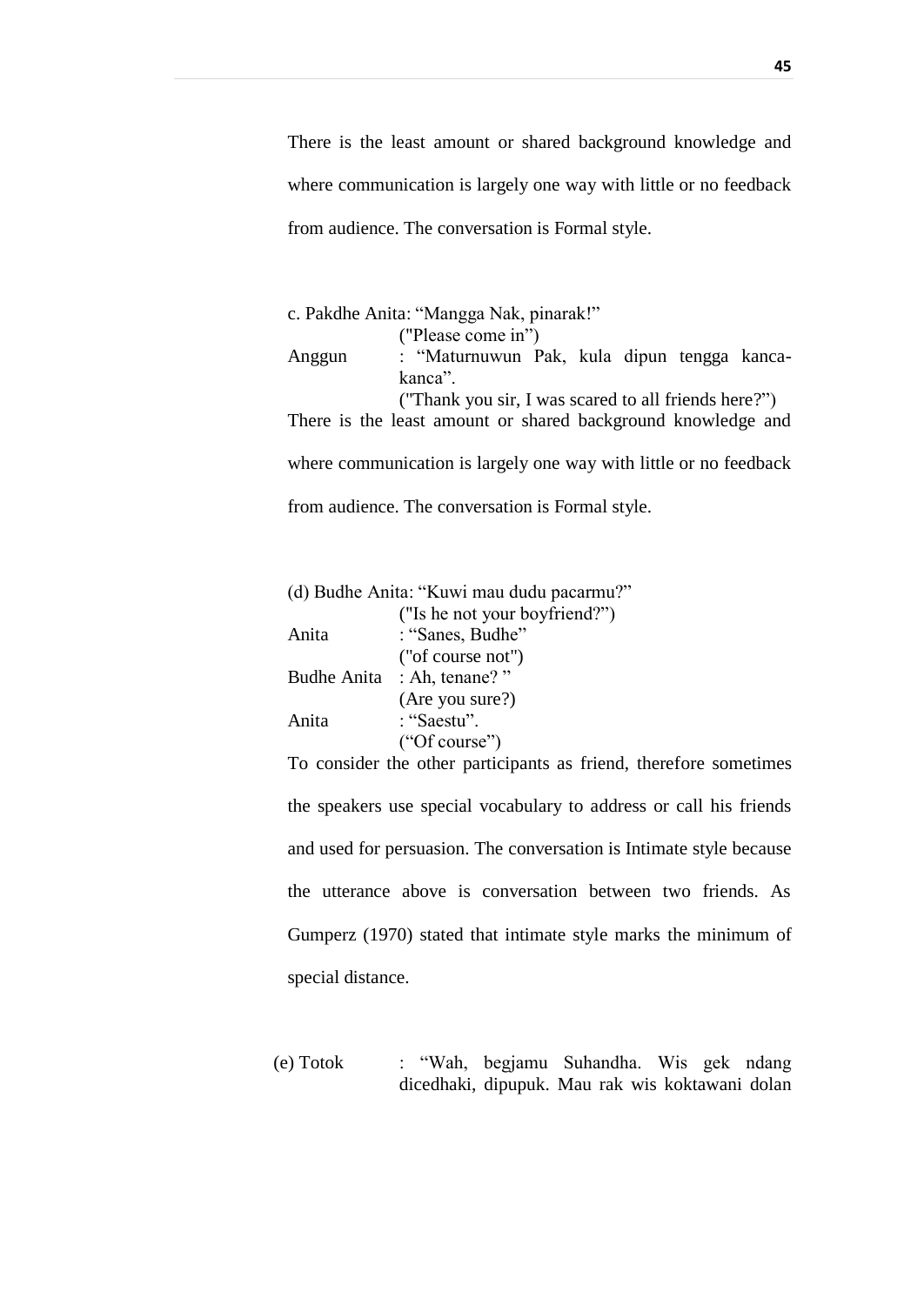| nyang Magelang, ta. Aja nganti kedhisikan wong                    |  |
|-------------------------------------------------------------------|--|
| liya".                                                            |  |
| ("Wow that is your luck Suhanda. Get close to her.                |  |
| You offered her to go to Magelang, did you? Do not                |  |
| let anybody precede")                                             |  |
| Friends, co-worker, or strangers when an informal atmosphere. The |  |

conversation is Casual style.

| 9. (a) Mbok Yem | : "Oo, Ning Anita", aloke Mbok Yem mbagekake.           |  |  |  |  |
|-----------------|---------------------------------------------------------|--|--|--|--|
|                 | ("O miss Anita")                                        |  |  |  |  |
| Anita           | : "Ratri ana, mbok?"                                    |  |  |  |  |
|                 | ("Is Ratri home?")                                      |  |  |  |  |
|                 | The above is Consultative style because used semiformal |  |  |  |  |
|                 |                                                         |  |  |  |  |

communication situation. Consultative is use to make conversation

between person with different rank such as Mbok Yem and Anita.

| (b) | Mbok Yem | : "Non Ratri mboten badhe kondur mriki.                                                                |
|-----|----------|--------------------------------------------------------------------------------------------------------|
|     |          | Piyambakipun badhe sekolah wonten Jakarta. Malah                                                       |
|     |          | badhe karma kaliyan putranipun Den Sena ingkang                                                        |
|     |          | dalemipun Jakarta"                                                                                     |
|     |          | ("Ms. Ratri is not here. She went to study at Jakarta.                                                 |
|     |          | She will live with Den Sena's son at Jakarta")                                                         |
|     | Anita    | "Lho, tenan apa kuwi, Mbok?"                                                                           |
|     |          | ("Really")                                                                                             |
|     |          | $\mathbf{1}$ , $\mathbf{1}$ , $\mathbf{1}$ , $\mathbf{1}$ , $\mathbf{1}$ , $\mathbf{1}$ , $\mathbf{1}$ |

There is the least amount or shared background knowledge and

where communication is largely one way with little or no feedback

from audience. The conversation is Formal style.

| (c) Anita | : "Sugeng, Pak Harsa"   |
|-----------|-------------------------|
|           | ("Welcome, Mr. Harsha") |
| Pak Harsa | : "Oo, Nak Anita".      |
|           | ("O Ms. Anita")         |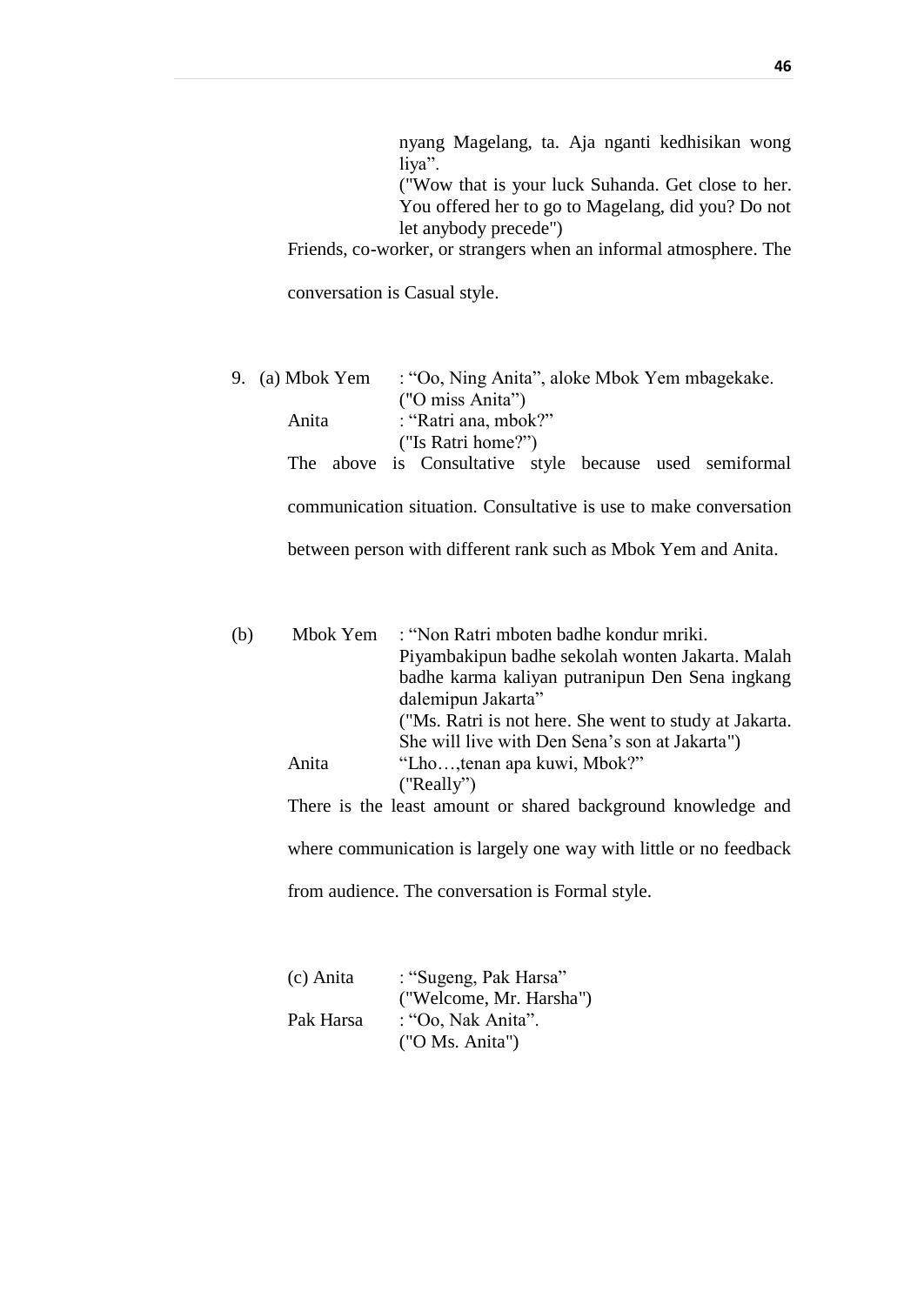There is the least amount or shared background knowledge and where communication is largely one way with little or no feedback from audience. The conversation is Formal style.

| (d) | Pak Harsa | : "Ayo Nak, pinarak njero wae!" "Ana kersa apa               |
|-----|-----------|--------------------------------------------------------------|
|     |           | Nak Anita?"                                                  |
|     |           | ("Come on, go inside, what can I do for you?")               |
|     | Anita     | : "Sakjanipun kepengin kepanggih Ratri".                     |
|     |           | ("Actually, I want to meet Ratri")                           |
|     |           | There is the least amount or shared background knowledge and |
|     |           |                                                              |

where communication is largely one way with little or no feedback from audience. The conversation is Formal style.

| (e) Anita | : "Pak Harsa, menapa leres Bu Harsa pirsa kula  |
|-----------|-------------------------------------------------|
|           | kaliyan Mas Anggun wonten Kaliurang?" "Sedaya   |
|           | menika mboten leres, Pak".                      |
|           | ("Mr. Harsa, is it true Mrs. Harsa saw me with  |
|           | Anggun at Kaliurang? That all is not true sir") |

There is the least amount or shared background knowledge and where communication is largely one way with little or no feedback

from audience. The conversation is Formal style.

10. (a) Ibu Anggun : "Le, mbokmenawa pancen Nak Ratri dudu jodhomu", "Ikhlasno wae yoo Le". ("Dude, if Ratri is not meant to be for you, please let her go")

> To consider the other participants as friend, therefore sometimes the speakers use special vocabulary to address or call his friends and used for persuasion. The conversation is Intimate style because the utterance above is conversation between two friends. As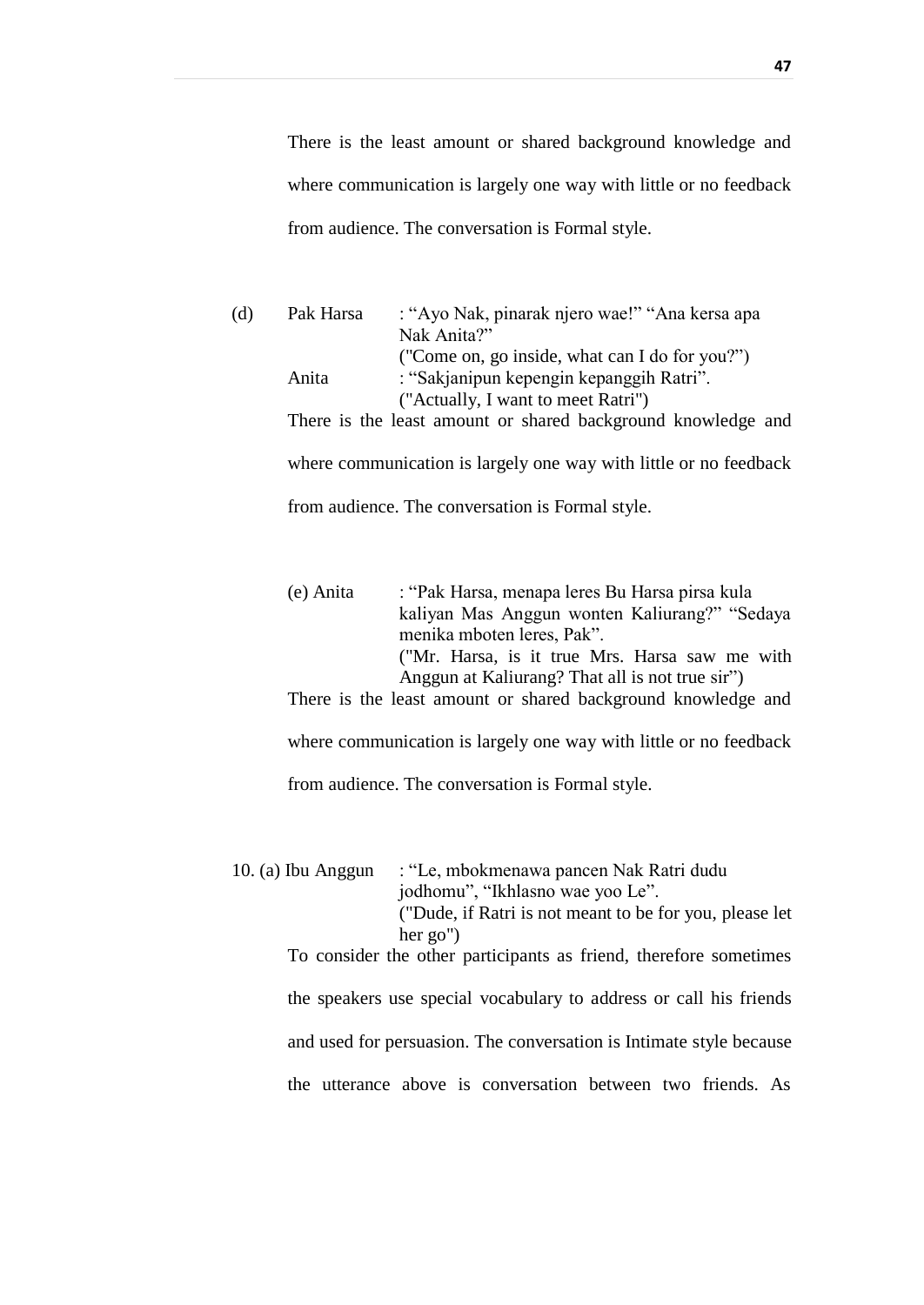Gumperz (1970) stated that intimate style marks the minimum of special distance.

(b) Ibu Anggun : "Nggun… Nggun, aja kesusu duwe panyakrabawa ala ya, Le. Bisa uga panemune Bu Harsa iku ora katujokake marang awake dhewe.Panemune Bu Harsa iku bener. Saiki akeh wong cilik, merga temen-temen sinaune, sregep mbutgawe, bisa ketekan gegayuhane kang luhur". ("Nggun, nggun…do not be overwhelmed by negative thinking, it can be Mrs. Harsa is not to us. Mrs. Harsa is right. Now, there are so many lower classes because study hard and work he can get upper class")

> the speakers use special vocabulary to address or call his friends and used for persuasion. The conversation is Intimate style because the utterance above is conversation between two friends. As Gumperz (1970) stated that intimate style marks the minimum of special distance.

> To consider the other participants as friend, therefore sometimes

(c) Anggun : "Bener Bu, ning yen kuwi dingerteni Dhik Ratri, mesakake. Dhik Ratri bisa stress banget". ("That is right mom. If that is known by Ratri, she will get depressed") To consider the other participants as friend, therefore sometimes

the speakers use special vocabulary to address or call his friends and used for persuasion. The conversation is Intimate style because the utterance above is conversation between two friends. As Gumperz (1970) stated that intimate style marks the minimum of special distance.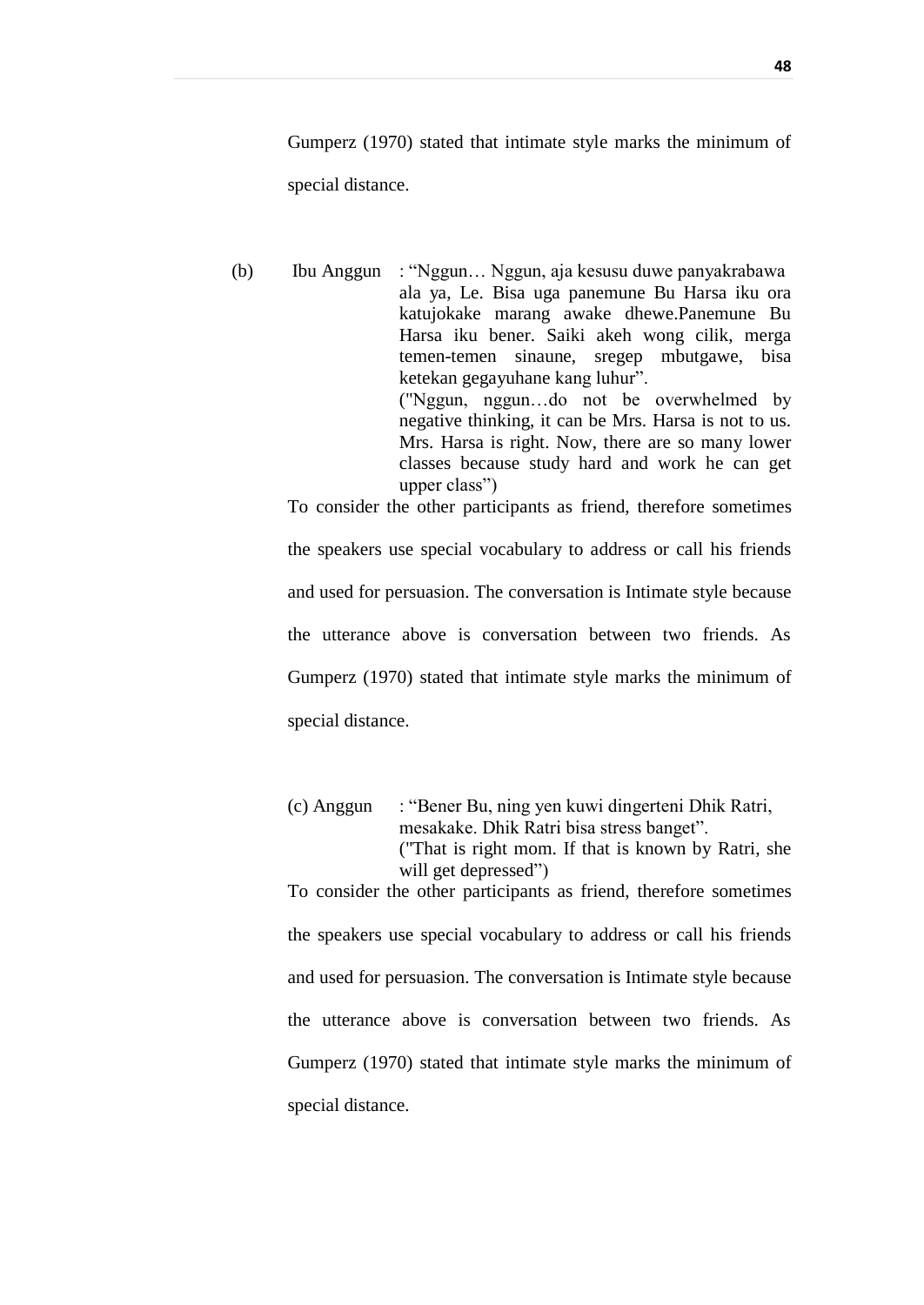| (d) Ibu Anggun | : "Nggunnggun, bocah wingi sore kok                                 |  |
|----------------|---------------------------------------------------------------------|--|
|                | nggoda wong tuwa".<br>("Nggun, nggunwhy yesterday is boy            |  |
|                | teased the elder")                                                  |  |
|                | To consider the other resultations on friend, therefore consettings |  |

To consider the other participants as friend, therefore sometimes the speakers use special vocabulary to address or call his friends and used for persuasion. The conversation is Intimate style because the utterance above is conversation between two friends. As Gumperz (1970) stated that intimate style marks the minimum of special distance.

(e) "Minggu ngarep iki aku bali nyang Yogya, numpak pesawat. Kira-kira jam sanga esuk Mas Anggun bisa ta mapag aku ana lapangan gegana Adisucipta?" ("Next week I will go back to Yogya by plane. About 09.00 mornings can you pick me up at Adisucipto Airport") To consider the other participants as friend, therefore sometimes the speakers use special vocabulary to address or call his friends and used for persuasion. The conversation is Intimate style because the utterance above is conversation between two friends. As Gumperz (1970) stated that intimate style marks the minimum of special distance.

| 11. (a) Ratna | : "Wah Pak Anggun kok isih ngantuk, yake mau                    |  |  |  |  |
|---------------|-----------------------------------------------------------------|--|--|--|--|
|               | bengi lek-lekan".                                               |  |  |  |  |
|               | ("Mr. Anggun is still sleppy, did you awake all                 |  |  |  |  |
|               | night'                                                          |  |  |  |  |
|               | The conversation is Casual style because friends, co-worker, or |  |  |  |  |
|               | strangers when an informal atmosphere. Which feel most relaxed, |  |  |  |  |
|               | most spontaneous and most ourselves and is concerned is to      |  |  |  |  |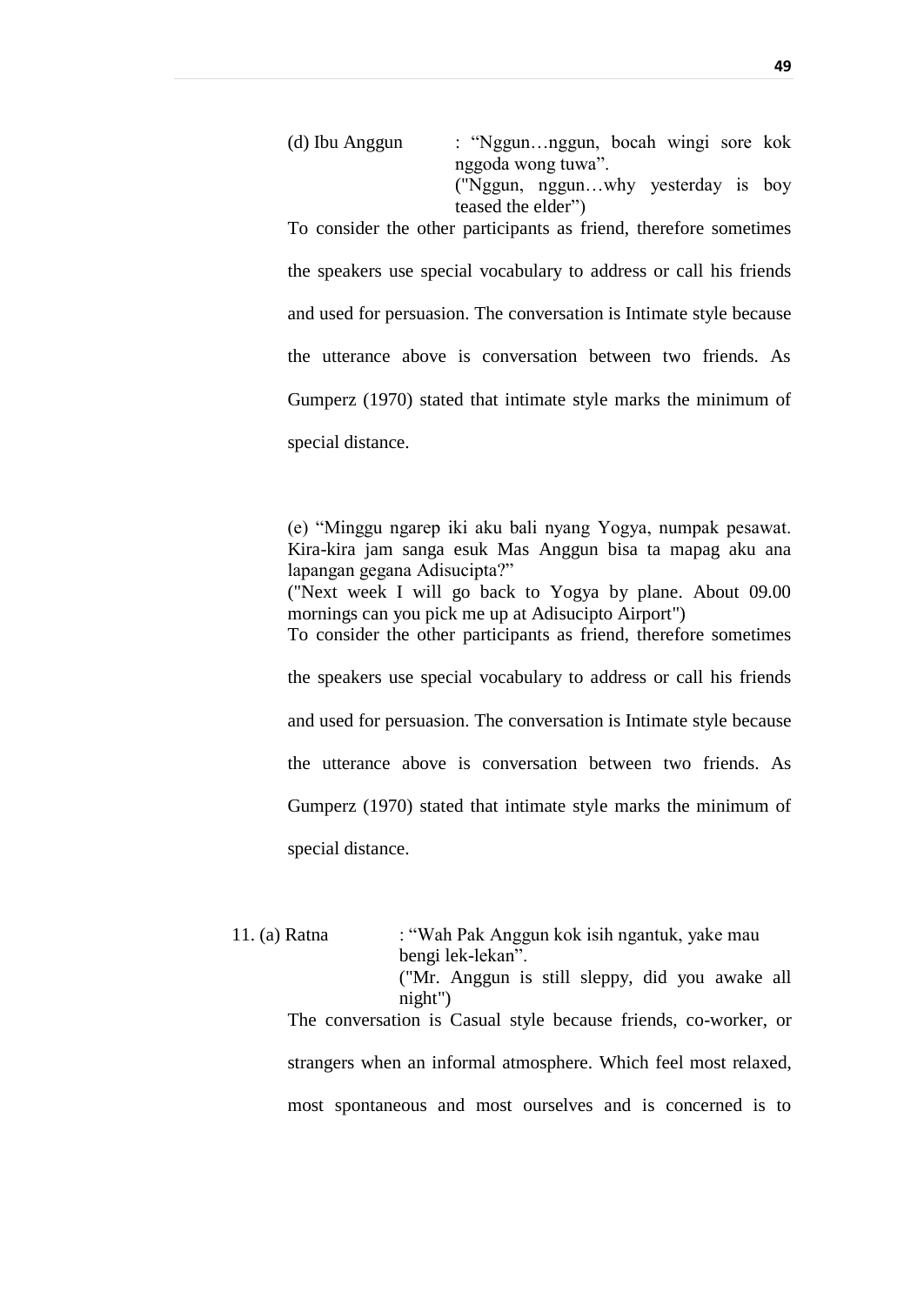negotiate such important dimensions of social identity as gender, generational location, sexuality, social class membership, ethnicity, subculture and social group affiliation.

| (b) Anggun | : "Sapa jenenge penari kuwi?"                                     |  |  |  |  |  |
|------------|-------------------------------------------------------------------|--|--|--|--|--|
|            | ("Who is the name of the dancer?")                                |  |  |  |  |  |
| Pak Bari   | : "Ni luhsinten nggih kula kirang mangertos. Cobi                 |  |  |  |  |  |
|            | panjenengan taken dhateng Pak Ginarsa kemawon                     |  |  |  |  |  |
|            | ingkang celak dalemipun. Kok sajak wonten                         |  |  |  |  |  |
|            | kawigatosan, Pak Dhokter?" pitakone Pak Bari                      |  |  |  |  |  |
|            | diiringi esem.                                                    |  |  |  |  |  |
|            | ("Hmm, I do not know. Please try to ask Mr.                       |  |  |  |  |  |
|            | Ginarsa because he lives near her. Is there any                   |  |  |  |  |  |
|            | question Doc?")                                                   |  |  |  |  |  |
|            | Friends, co-worker, or strangers when an informal atmosphere. The |  |  |  |  |  |

conversation is Casual style which feel most relaxed, most spontaneous and most ourselves and is concerned is to negotiate such important dimensions of social identity as gender, generational location, sexuality, social class membership, ethnicity, subculture and social group affiliation.

(c) Ginarsa : "Hia…,Pak Anggun tindak rene tenan. Bu, iki Pak Anggun tindak rene", Dr. Ginarsa ngandhani sisihane. ("Mr. Anggun came here mom, Mr. Anggun came here") Friends, co-worker, or strangers when an informal atmosphere. The conversation is Casual style which feel most relaxed, most spontaneous and most ourselves and is concerned is to negotiate such important dimensions of social identity as gender,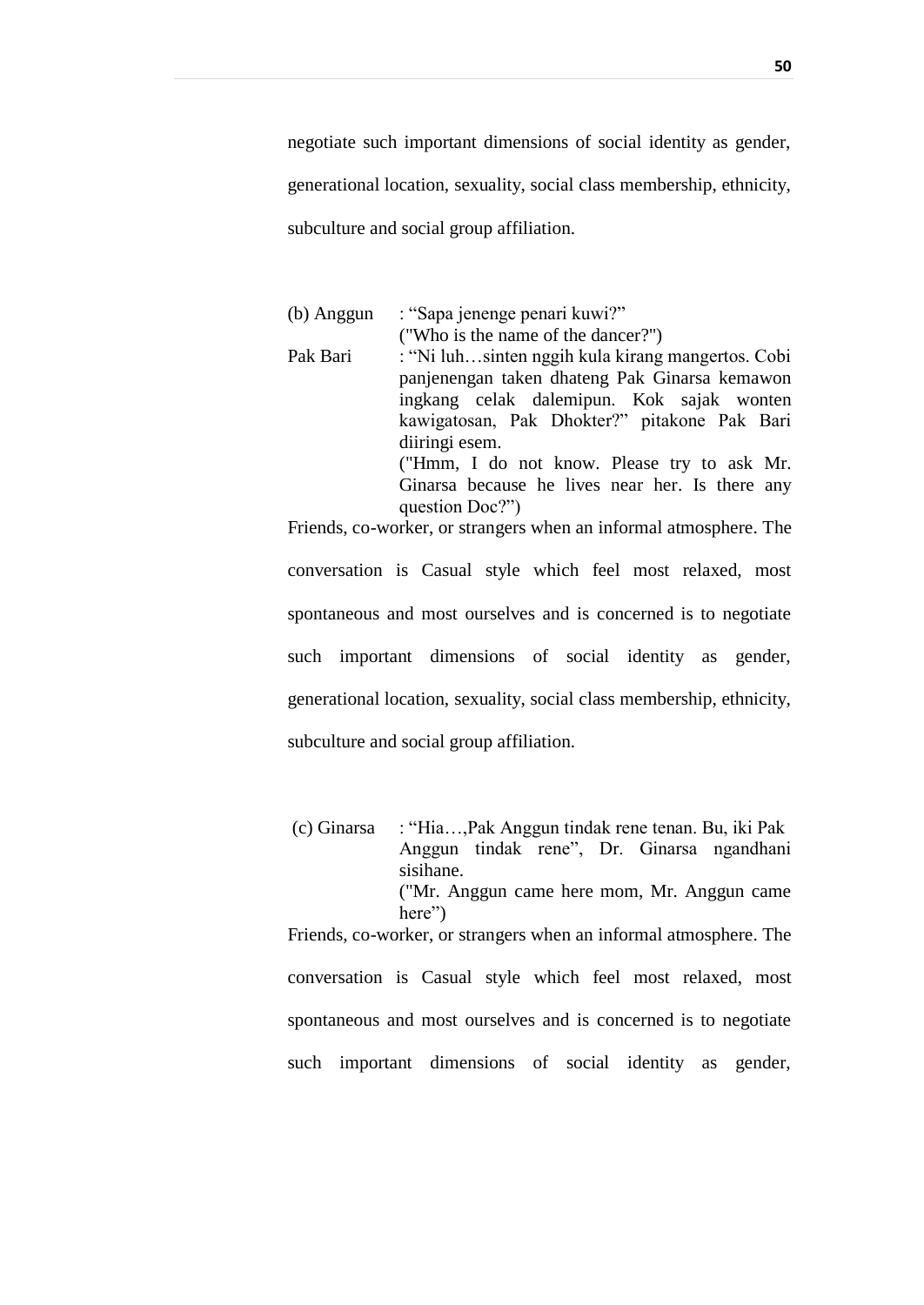generational location, sexuality, social class membership, ethnicity, subculture and social group affiliation.

(d) Anggun : "Ah, ora Pak. Aku mung ketarik lagu-lagu sing disetel. Merga hobiku uga lagu-lagu kaya ngono". ("No, it is not sir. I just like the song being played. My hobby is songs like that")

Friends, co-worker, or strangers when an informal atmosphere. The conversation is Casual style which feel most relaxed, most spontaneous and most ourselves and is concerned is to negotiate such important dimensions of social identity as gender, generational location, sexuality, social class membership, ethnicity, subculture and social group affiliation.

(e) Ginarsa : "Mbok wis karo mbak Lusi wae. Kebeneran duwe hobi padha. Bocahe manis kok. Dhasar penari ya sugih lelawa". ("You with Lusi because your hobby is same. She is sweet and also she is dancer")

Friends, co-worker, or strangers when an informal atmosphere. The conversation is Casual style which feel most relaxed, most spontaneous and most ourselves and is concerned is to negotiate such important dimensions of social identity as gender, generational location, sexuality, social class membership, ethnicity, subculture and social group affiliation.

12. (a) Anggun : "Pak Gin tindak ngendi? Apa dheweke lali yen semayanan karo aku?"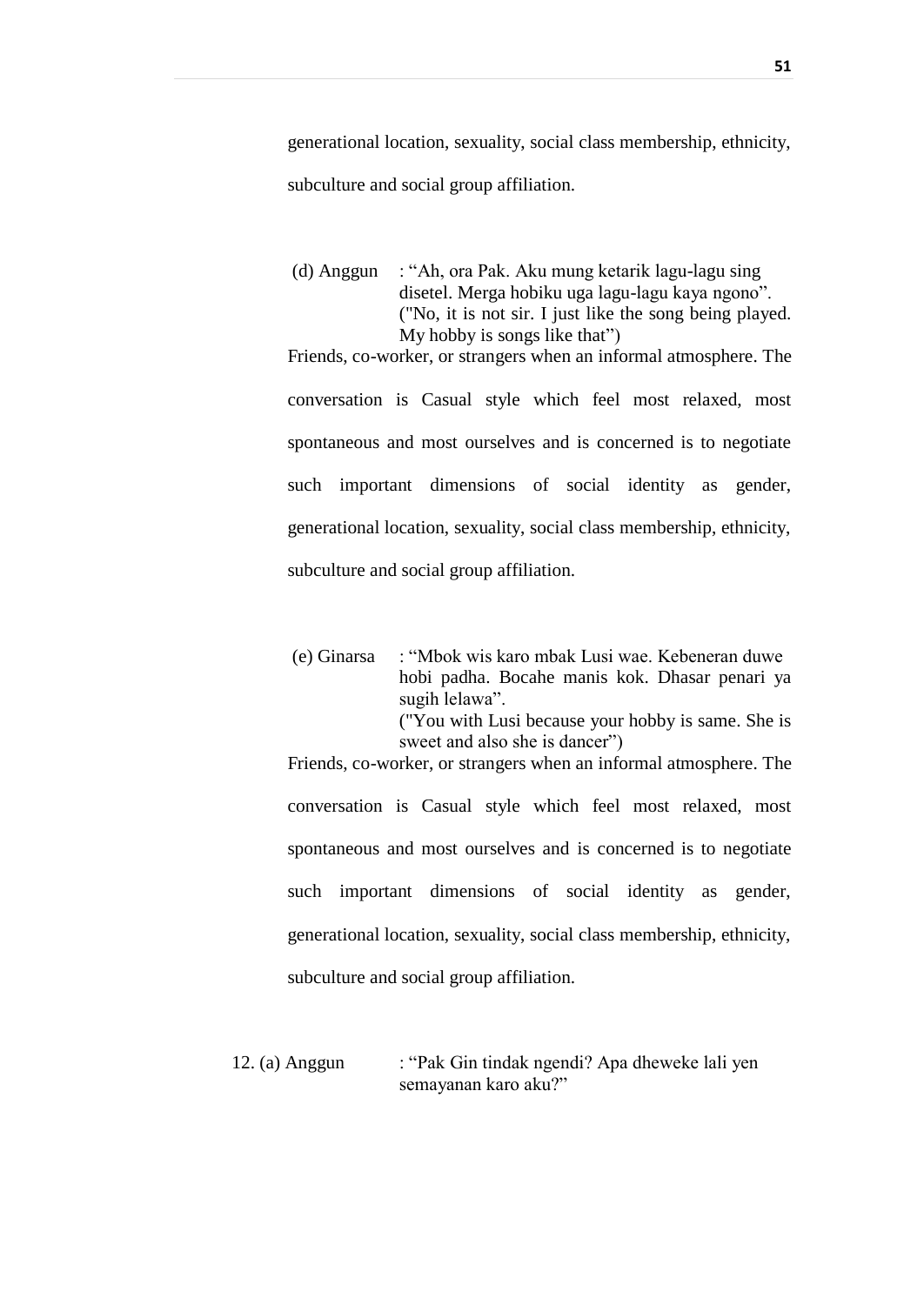("Where is Mr. Gin? Does he forget he has promise to me?")

There is the least amount or shared background knowledge and where communication is largely one way with little or no feedback from audience. The conversation is Formal style.

| (b) Anggun | : "Bapak asmanipun sinten?"<br>("What is your name?")        |
|------------|--------------------------------------------------------------|
| Westa      | : "Kula Ketut Westa".                                        |
|            | ("My name is Ketut Westa")                                   |
|            | There is the least amount or shared background knowledge and |

where communication is largely one way with little or no feedback

from audience. The conversation is Formal style.

(c) "Mangga pinarak, Pak Dhokter!" "Matur nuwun, sanes wekdal kula perlokaken". ("Please come, Doctor. Thank you for your time")

There is the least amount or shared background knowledge and

where communication is largely one way with little or no feedback

from audience. The conversation is Formal style.

(d) "Badhe tindak Cupel wonten perlu menapa?" "Inggih naming dolan-dolan, kepengin sumerep pesisir Cupel".

("Why do you go to Cupel? I just want to play and know about Cupel beach")

Use semiformal communication situation. The above is

Consultative style.

(e) Anggun : "Kok jembar sanget, Pak. Ingkang gladhen tari kak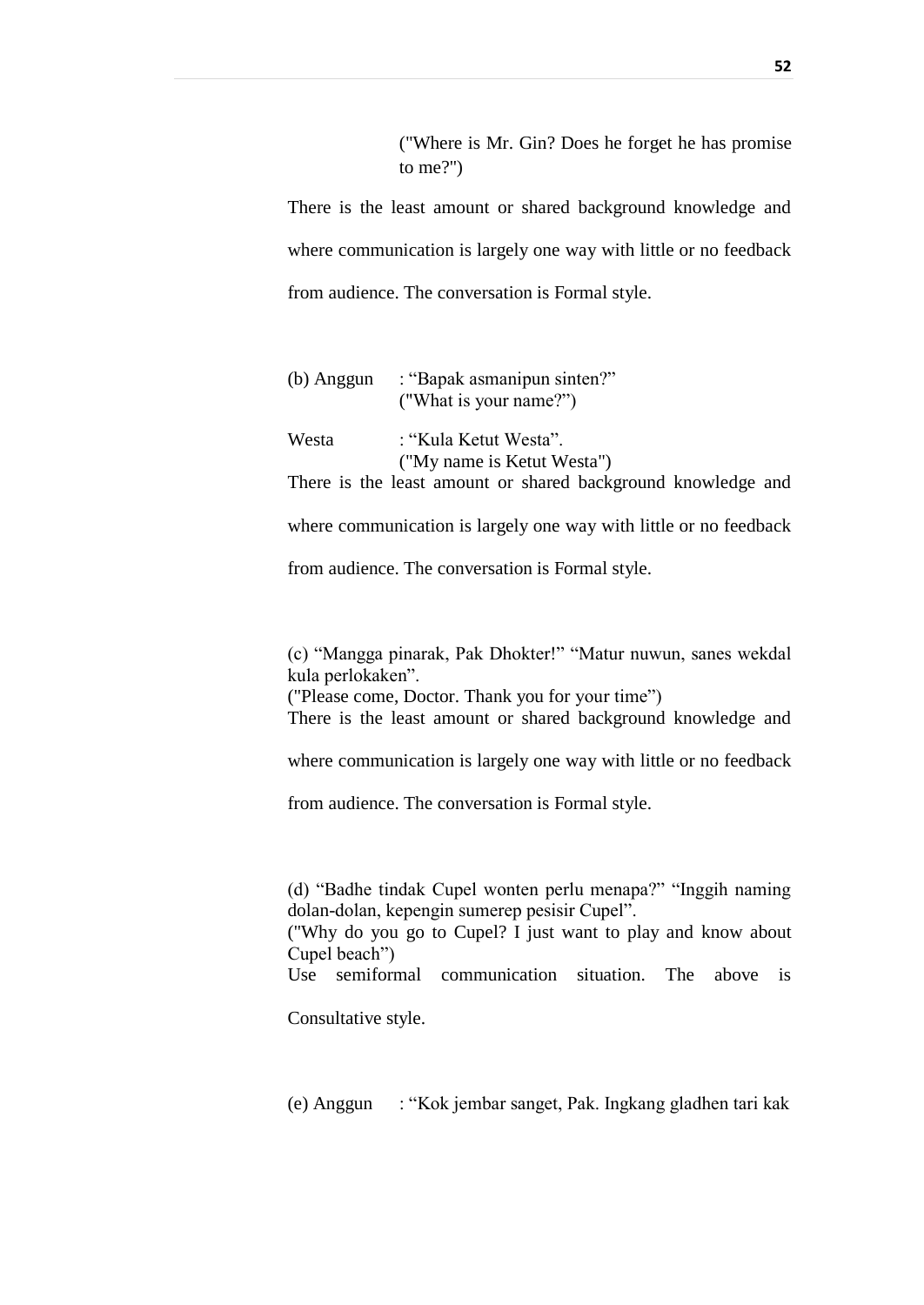namung Dhik Lusi?"

("This is so wide, is Lusi the only one who prepare a dance?") Friends, co-worker, or strangers when an informal atmosphere. The conversation is Casual style which feel most relaxed, most spontaneous and most ourselves and is concerned is to negotiate such important dimensions of social identity as gender, generational location, sexuality, social class membership, ethnicity, subculture and social group affiliation.

13. (a) Lusiningtyas : "Bapak lagi tindak nenggani gladhen arja, Mas.Marga arep ana festival arja maneh". ("My father went to the preparation, because there is a arja festival ") To consider the other participants as friend, therefore sometimes the speakers use special vocabulary to address or call his friends and used for persuasion. The conversation is Intimate style because

the utterance above is conversation between two friends. As Gumperz (1970) stated that intimate style marks the minimum of special distance.

(b) Anggun : "Galungan rame ya, Dhik", aloke dhokter kang lagi sepisan iku meruhi riyaya galungan ("Galungan is quite crowded, is not it?") Lusiningtyas : "Galungan pancen rame, Mas. Yen riyaya Nyepi ya sepi tenan". ("Galungan is always noisy") Friends, co-worker, or strangers when an informal atmosphere. The conversation is Casual style which feel most relaxed, most

spontaneous and most ourselves and is concerned is to negotiate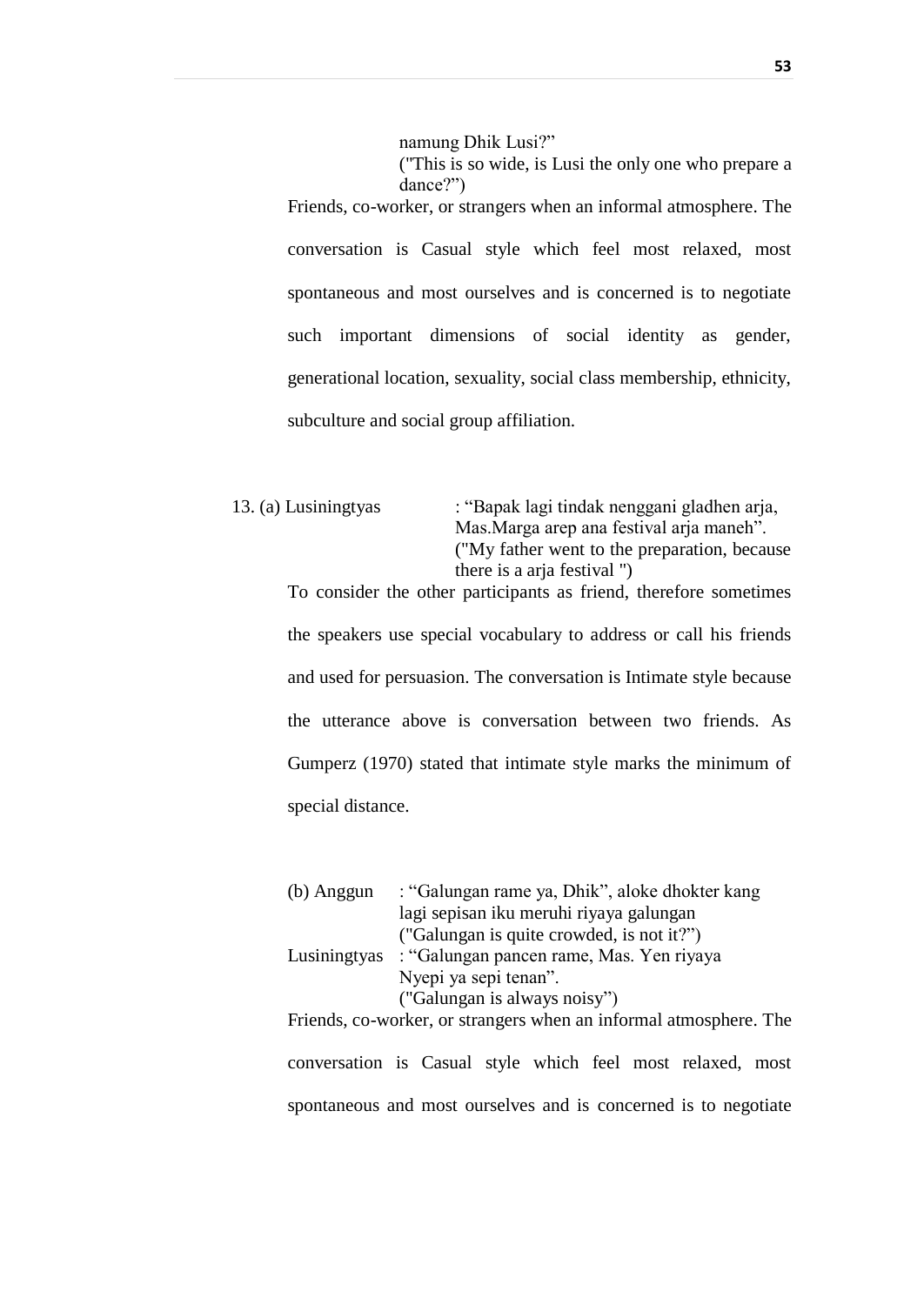such important dimensions of social identity as gender, generational location, sexuality, social class membership, ethnicity, subculture and social group affiliation.

| $(c)$ Anggun | : "Kuwi lagu favorite Dhik Lusi?"                                 |  |  |  |  |  |
|--------------|-------------------------------------------------------------------|--|--|--|--|--|
|              | ("That is Lusi's favorite song")                                  |  |  |  |  |  |
| Lusiningtyas | : "Ora Mas"                                                       |  |  |  |  |  |
|              | ("No it is not")                                                  |  |  |  |  |  |
| Anggun       | : "Lho kok meh saben bengi DhikLusi nyetel lagu                   |  |  |  |  |  |
|              | kuwi?"                                                            |  |  |  |  |  |
|              | ("But why you always listen to that<br>song                       |  |  |  |  |  |
|              | everynight?")                                                     |  |  |  |  |  |
|              | Lusiningtyas : "Oo, kuwi mung kanggo ngiringi yen aku latihan     |  |  |  |  |  |
| tari Barat". |                                                                   |  |  |  |  |  |
|              | ("Because it is only for practicing")                             |  |  |  |  |  |
|              | To consider the other participants as friend, therefore sometimes |  |  |  |  |  |
|              |                                                                   |  |  |  |  |  |

the speakers use special vocabulary to address or call his friends and used for persuasion. The conversation is Intimate style because the utterance above is conversation between two friends. As Gumperz (1970) stated that intimate style marks the minimum of special distance.

(d) Anggun : "Aku nyuwun pangapura ya, Dhik, aku kebacut nyebut-nyebut swargi Ibune Dhik Lusi. Wis Dhik, ora usah dipikir. Kabeh kuwi wis dikersakake dening Idha Sang Hyang Widi Wasa, Gusti Kang Murbeng Gesang". ("I want your apology for asking about or mother do not think about it. It is all already set by God") To consider the other participants as friend, therefore sometimes

the speakers use special vocabulary to address or call his friends and used for persuasion. The conversation is Intimate style because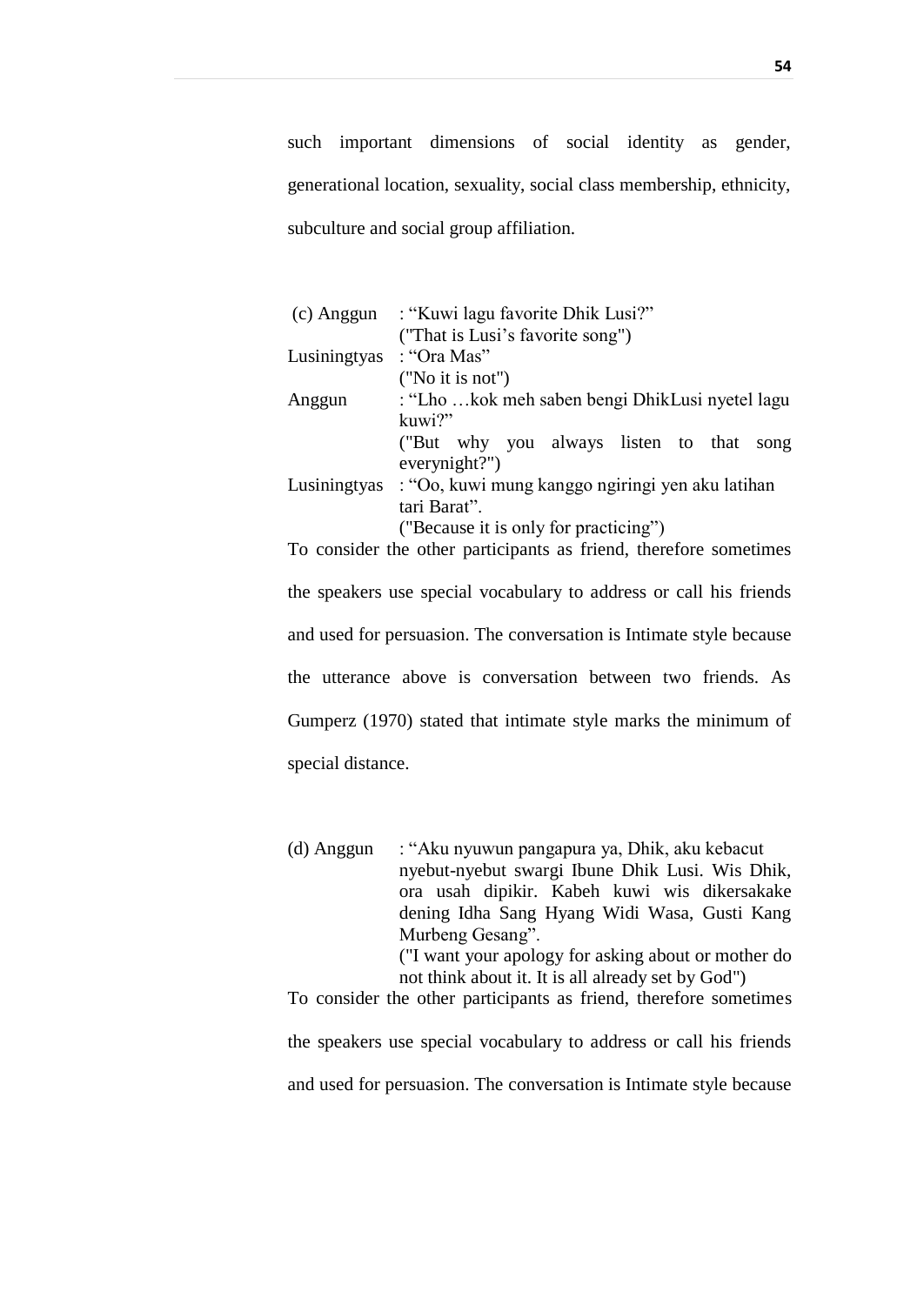the utterance above is conversation between two friends. As Gumperz (1970) stated that intimate style marks the minimum of special distance.

(e) Anggun : "Kena apa dhek Lusi nangis? Kena apa?" ("Why do you cry Lusi?") To consider the other participants as friend, therefore sometimes the speakers use special vocabulary to address or call his friends and used for persuasion. The conversation is Intimate style because the utterance above is conversation between two friends. As Gumperz (1970) stated that intimate style marks the minimum of special distance.

14. (a) "Nak Anggun aja kesusu kondur. Arep apa wong malem Minggu wae. Apa kencan karo pacare?" ("Please do not go home Anggun. What will you do? At Saturday night, is date with girl friend?") Friends, co-worker, or strangers when an informal atmosphere. The conversation is Casual style which feel most relaxed, most spontaneous and most ourselves and is concerned is to negotiate such important dimensions of social identity as gender, generational location, sexuality, social class membership, ethnicity, subculture and social group affiliation.

| (b) Anggun | : "Ah, Pak Hardiman kok wonten-wonten  |  |  |  |
|------------|----------------------------------------|--|--|--|
|            | kemawon"                               |  |  |  |
|            | ("Ah, there is nothing Mr. Hardiman")  |  |  |  |
| Rahardja   | : "Ee, sapa ngerti acarane wong enom?" |  |  |  |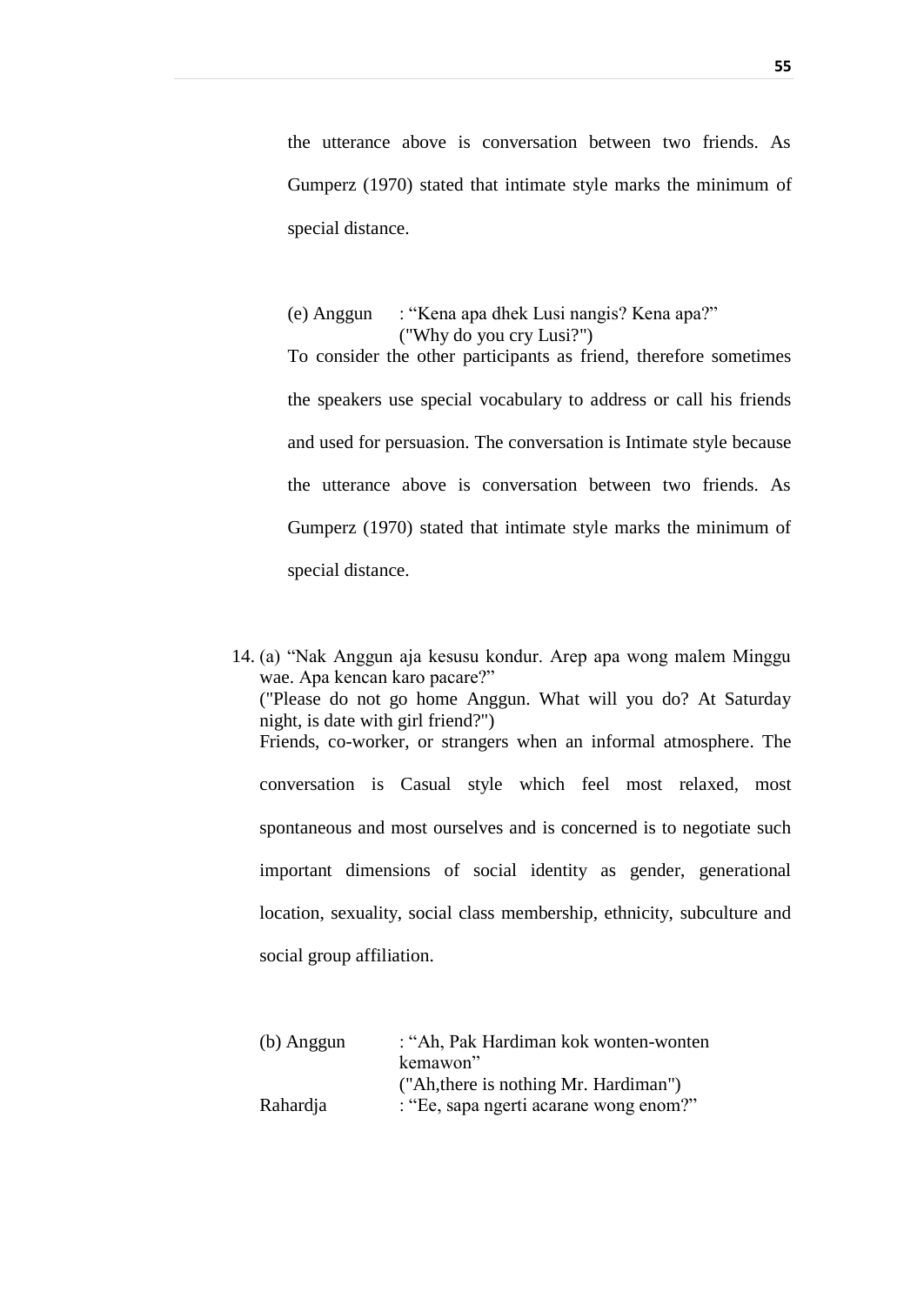("Who knows? That is for young people event?")

Use semiformal communication situation. The above is Consultative style because is between two person. There is basic part of the system essential to its operation. It can be found "Ah, Pak Hardiman kok wonten-wonten kemawon" ("Ah, there is nothing Mr. Hardiman") in phonology that they can not be respresented well inspelling.

(c) Rahardja : "Lho, priye ta Nak Anggun iki? Sliramu kuwi dhokter, duwe pawakan atletis, nggantheng, trapsila, supel,…" ("What is problem Anggun? You are Doctor,

athletics, handsome and easy going. Friends, co-worker, or strangers when an informal atmosphere. The conversation is Casual style which feel most relaxed, most spontaneous and most ourselves and is concerned is to negotiate such important dimensions of social identity as gender, generational location, sexuality, social class membership, ethnicity, subculture and social group affiliation.

(d) Rahardja : "Ngene lho Lus, Nak Anggun mau takon apa ana putri Bali sing gelem karo dheweke?" ("Lusi, Anggun ask about lady in Bali who want to marry him")

To consider the other participants as friend, therefore sometimes the speakers use special vocabulary to address or call his friends and used for persuasion. The conversation is Intimate style because the utterance above is conversation between two friends. As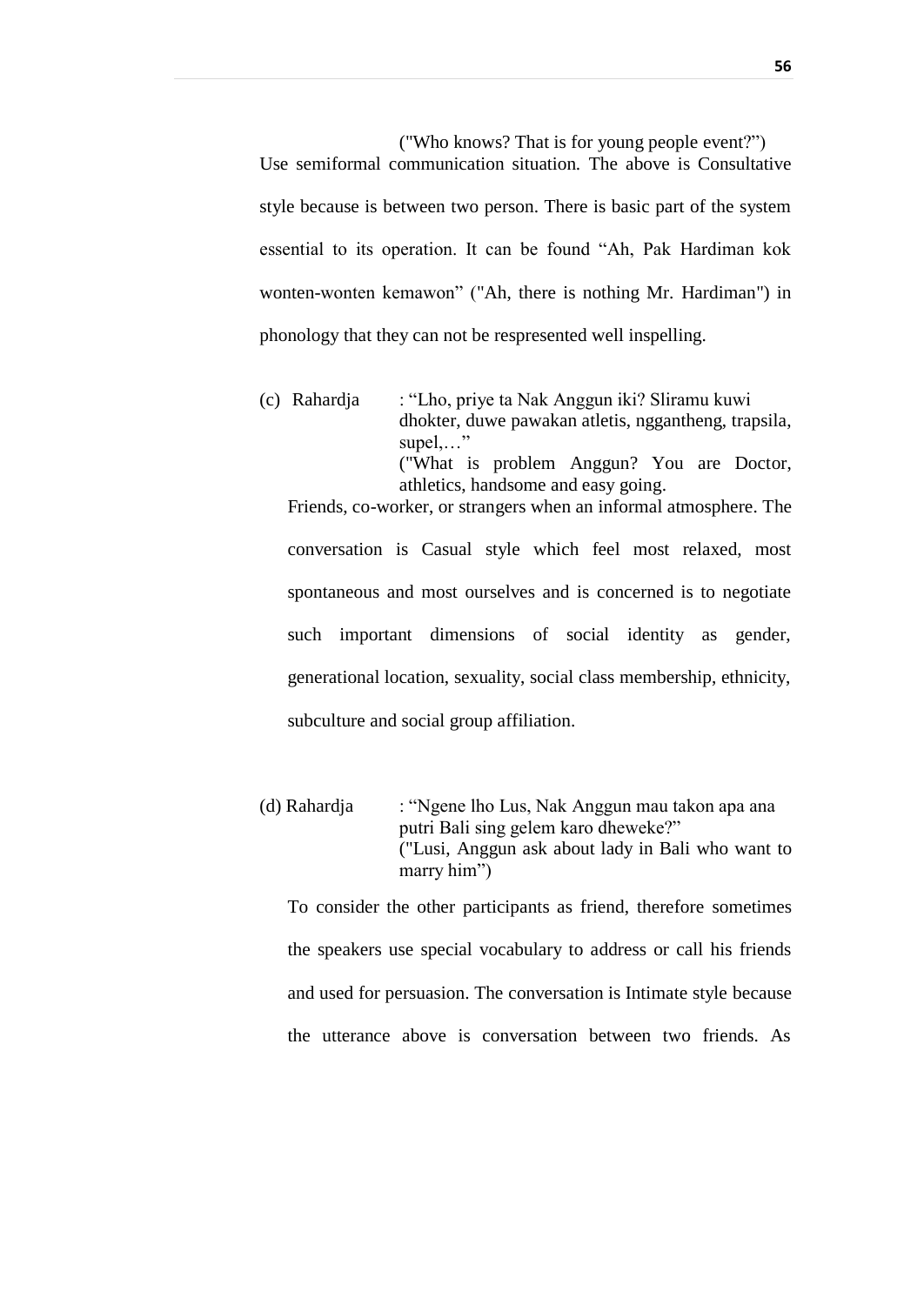Gumperz (1970) stated that intimate style marks the minimum of special distance.

(e) Rahardja : "Saumpama pitakone nak Anggun mau diwalik priye?" ("If the question of is being reversed")

## Ni Luh Lusiningtyas: "Dipun walik kados pundi?" ("What do you mean?")

To consider the other participants as friend, therefore sometimes the speakers use special vocabulary to address or call his friends and used for persuasion. The conversation is Intimate style because the utterance above is conversation between two friends. As Gumperz (1970) stated that intimate style marks the minimum of special distance.

- 15. (a) Lusiningtyas : "Mas Anggun kok gasik. Mesthi kepengin enggal ngerti bacuting critane Bapak". ("Anggun is fast he always want to know the story of father") To consider the other participants as friend, therefore sometimes the speakers use special vocabulary to address or call his friends and used for persuasion. The conversation is Intimate style because the utterance above is conversation between two friends. As Gumperz (1970) stated that intimate style marks the minimum of special distance.
- (b) Rahardja : "Nak Anggun, ayo terus pinarak njero wae!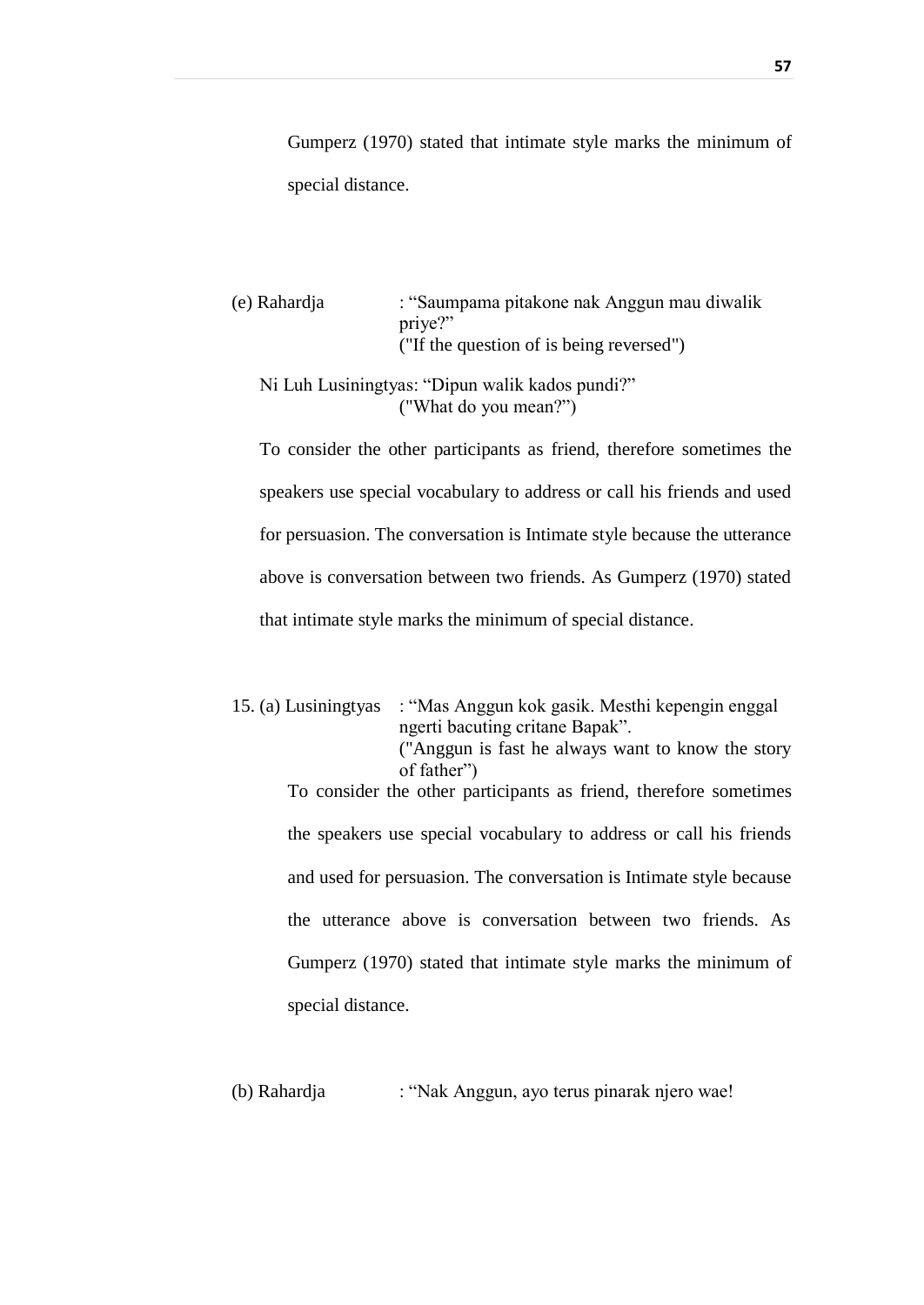Minggu esuk kae dakarep-arep.Mesthine sliramu rak ya kepengin enggal ngerti bacuting crita lelakone Rahardja". ("Anggun, please come here, Sunday morning you are waited here. Do not you want to know the story

of Rahardja?") To consider the other participants as friend, therefore sometimes the speakers use special vocabulary to address or call his friends and used for persuasion. The conversation is Intimate style because the utterance above is conversation between two friends. As Gumperz (1970) stated that intimate style marks the minimum of special distance.

| (c) Anggun | : "Sinten asma samaranipun Rahardja, Pak?"        |  |  |
|------------|---------------------------------------------------|--|--|
|            | ("Who is the name of Rahardja")                   |  |  |
| Rahardja   | : "Critaku gurung rampung, Nak. Becike dak        |  |  |
|            | bacutake wae dhisik, nganti tuntas".              |  |  |
|            | ("My story is not finish. Please hear until end") |  |  |

Friends, co-worker, or strangers when an informal atmosphere. The conversation is Casual style which feel most relaxed, most spontaneous and most ourselves and is concerned is to negotiate such important dimensions of social identity as gender, generational location, sexuality, social class membership, ethnicity, subculture and social group affiliation

| (d) Luh Dewati |  | : "Panjenengan badhe kepanggih Bli          |  |            |  |                                                                  |  |
|----------------|--|---------------------------------------------|--|------------|--|------------------------------------------------------------------|--|
| Rahardja       |  |                                             |  | Purnata?"  |  |                                                                  |  |
|                |  | ("Do you want to meet Purnata?")            |  |            |  |                                                                  |  |
|                |  | : "Panjenengan saged basa Jawi alus luwes"  |  |            |  |                                                                  |  |
|                |  | sanget, kados putrid Solo kemawon?"         |  |            |  |                                                                  |  |
|                |  | ("How fluent your "Jawi Alus" is. Like Solo |  |            |  |                                                                  |  |
|                |  |                                             |  | princess") |  |                                                                  |  |
|                |  |                                             |  |            |  | Situation between military of different rank, "Panjenengan badhe |  |
|                |  |                                             |  |            |  |                                                                  |  |

kepanggih Bli Purnata?" (Are you seeked Mr.Purnata?) There is the first